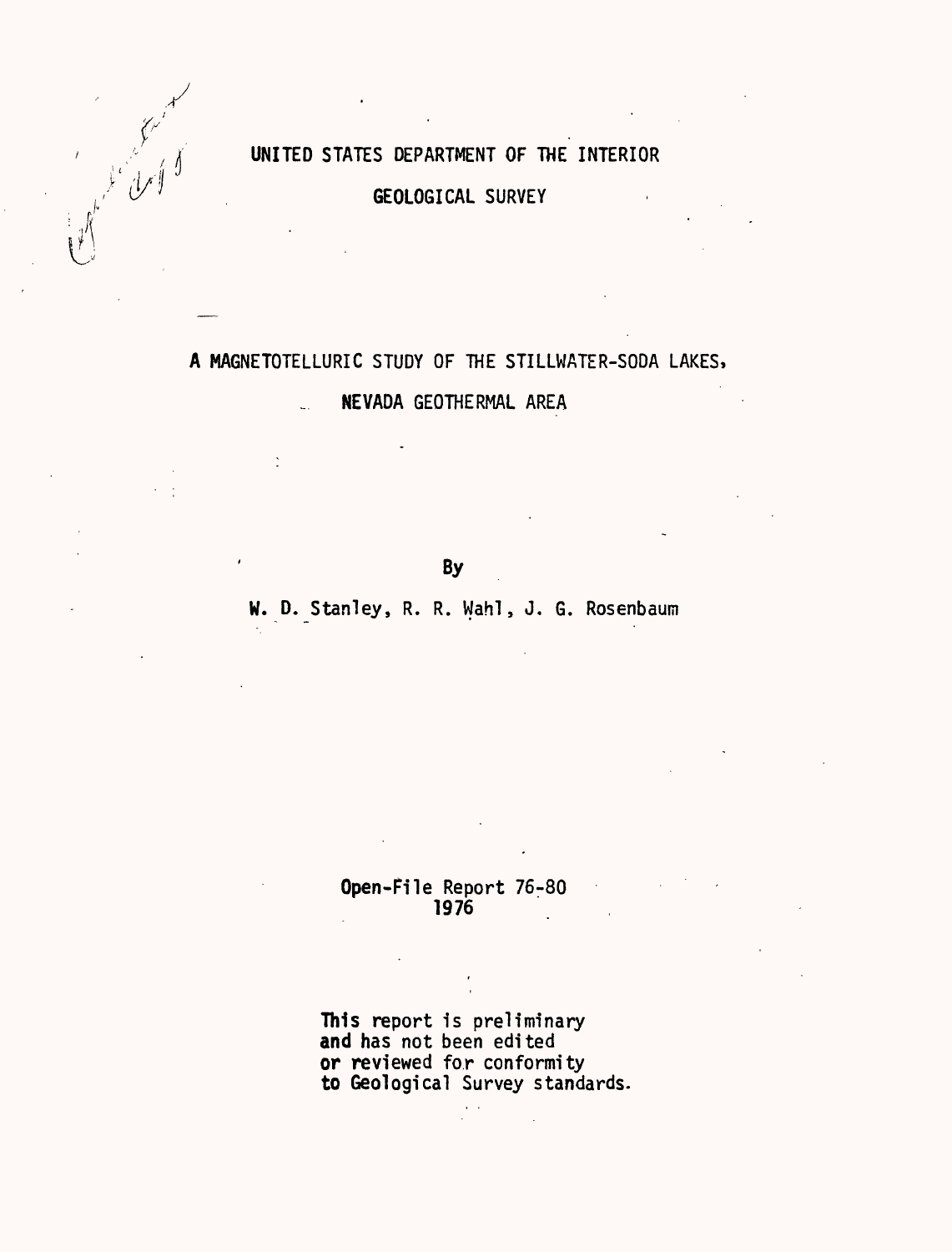## A MAGNETOTELLURIC STUDY OF THE STILLWATER-SODA LAKES,

NEVADA GEOTHERMAL AREA

By W. D. Stanley, R. R. Wahl, J. G. Rosenbaum

## INTRODUCTION

The Stillwater-Soda Lakes K.G.R.A. (Known Geothermal Resource area) is located in the Carson Desert of west central Nevada, near the town of Fallon (figure 1). Two thermal areas have been mapped by shallow drilling. Near the farming community of Stillwater, an area of about 70  $\text{km}^2$  has been mapped with groundwater hotter than 20 $^{\text{o}}$  C and as hot as 80<sup>0</sup> C or slightly hotter in the center of the anomaly (Olmstead, et. al., 1975). The MT method was selected as a tool to study the geothermal area, both to define the extent of the mapped thermal anomalies and to determine the broader nature of the thermal regime and possibl<sub>v</sub> the source of the anomalous heat flow.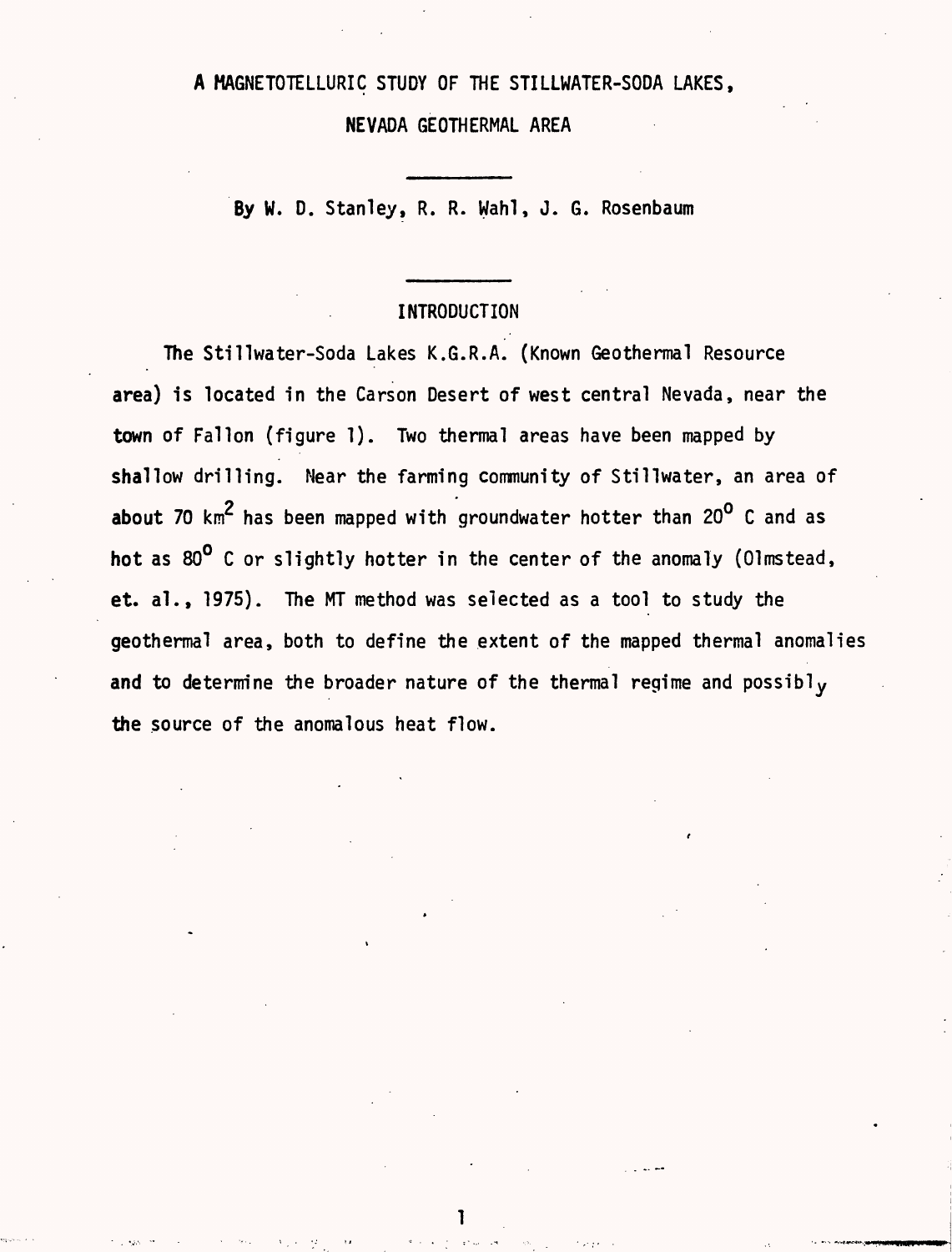

 $\overline{c}$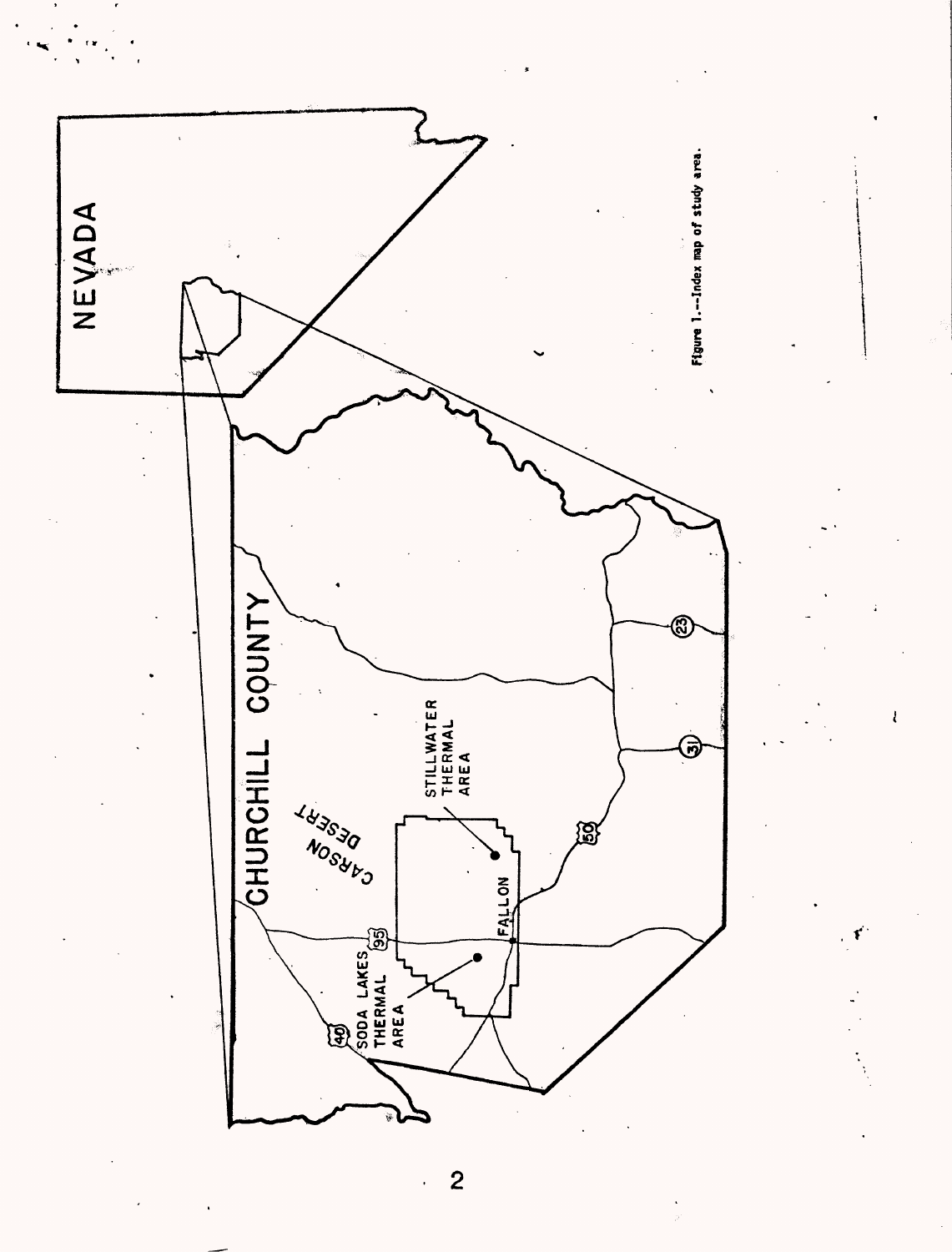#### Magnetotelluric Measurements

MT soundings were made at twenty-five sites on four profiles in the study area. Mu-metal cored induction coils were used to measure the orthogonal magnetic field components  $H_{\chi}$ ,  $H_{\chi}$ , and  $H_{\chi}$ . Potential dipoles of 100 m length with cadmium chloride porous pots as electrodes were used to measure the orthogonal electric fields  $\mathsf{E}_\mathbf{x}$  and  $\mathsf{E}_\mathbf{y}$ . Data were recorded on  $1/2$ " tape with  $1/2$  bit digitization under minicomputer control; recordings were made over up to 4 bands from 0 002 to 256 Hz. For ten of the stations (2-1 through 2-10) the lowest frequency band with corner frequencies at  $0.002$  and  $0.05$  Hz (Band 2) was included with the three higher frequency bands shown in Table 1, (Bands 3-6) but for the remaining 15 stations (1-1 through 1-15) this band was not included.

3

्रोक अपूर्ण<br>जन्म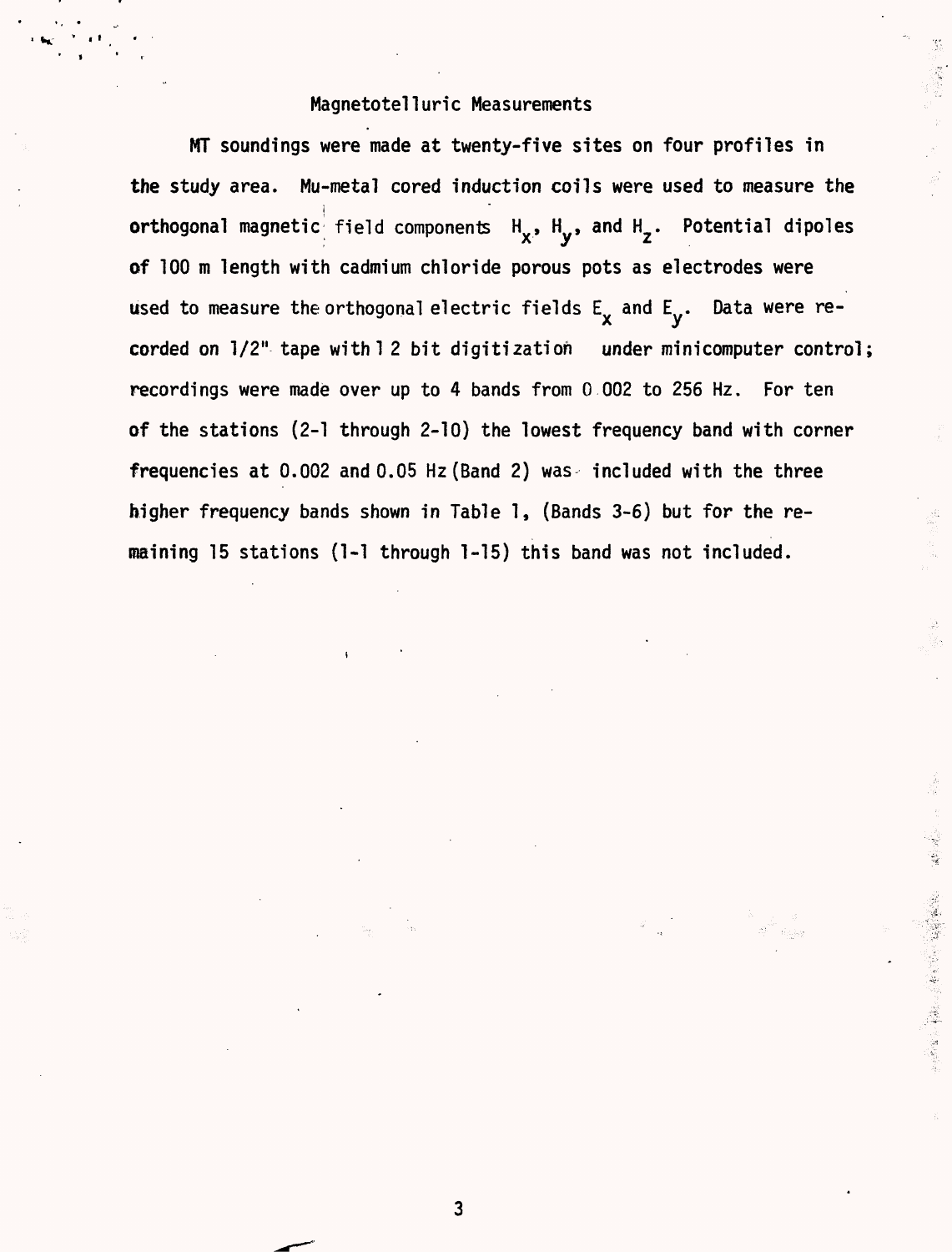TABLE 1

| <b>BAND</b> | CORNER FREQ. |                    |    |                | NO OF RUNS SAMPLE RATE | RUN LENGTH               |
|-------------|--------------|--------------------|----|----------------|------------------------|--------------------------|
| <b>B6</b>   | 10           | $-256$             | Hz | 4              | 1024/sec               | 4 sec                    |
| <b>B5</b>   |              | $-25$              | Hz | 4              | 128/sec                | 32 sec                   |
| <b>B4</b>   | 0.1          | $-5$               | Hz | $\overline{c}$ | 32/sec                 | 128 sec                  |
| <b>B3</b>   | 0.01         | $-0.5$             | Hz | $\overline{c}$ | 2/sec                  | 34 min, 8 sec            |
| <b>B2</b>   |              | $0.002 - 0.125$ Hz |    |                | 0.5/sec                | $ 2$ Hrs, 16 min, 32 sed |
| <b>B1</b>   |              | $0.002 - 0.025$ Hz |    | Not used       |                        |                          |

Each run shown in table 1 consisted of 4096 samples to give the run times indicated.

 $\label{eq:2} \frac{\partial^2 f}{\partial x^2} \partial x^2 + \frac{\partial^2 f}{\partial y^2} \partial y^2$ 

S.

i di Jap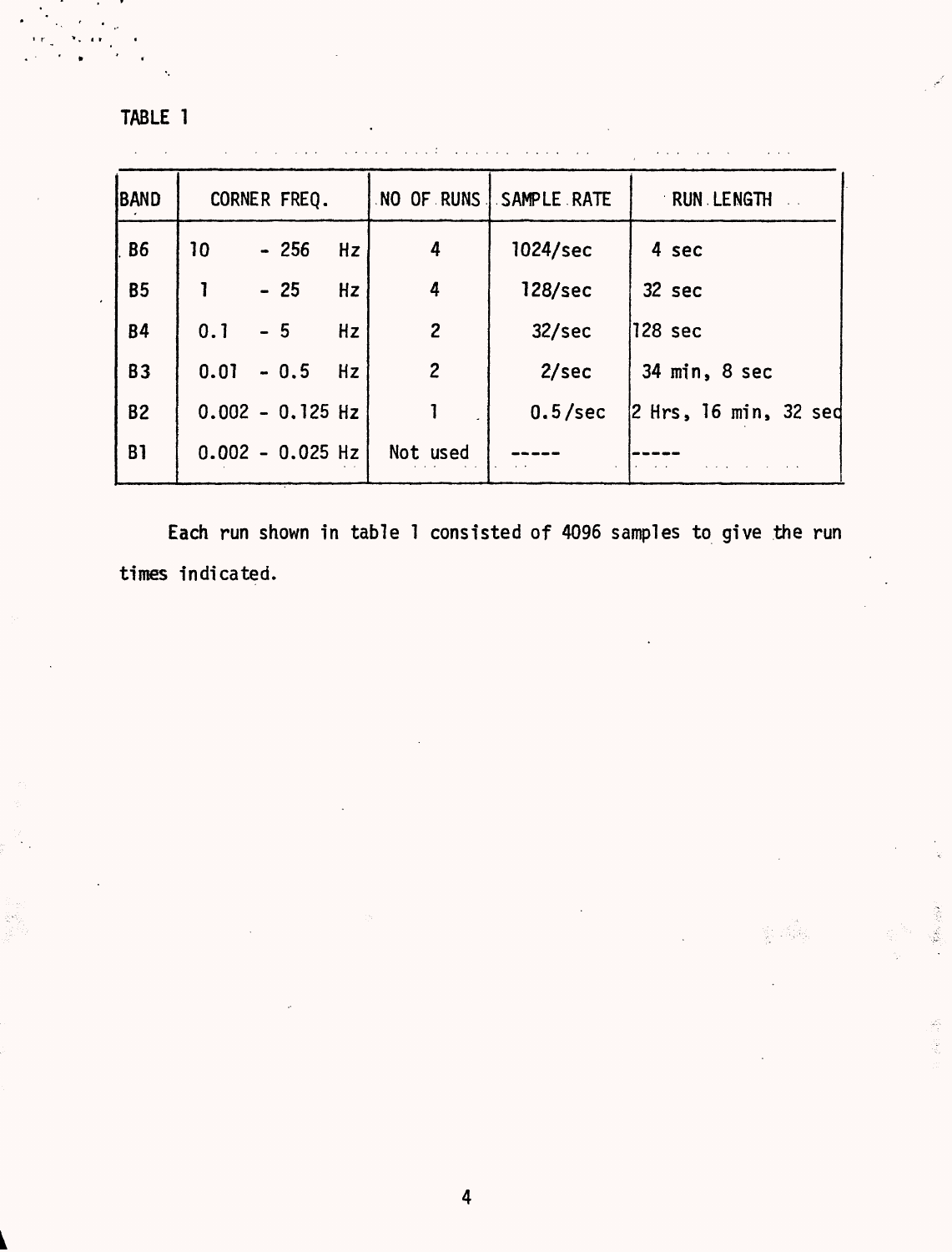#### DATA PROCESSING

Five channel data for the three magnetic and two electric fields measured were processed as outlined in the flow chart of figure 2. The five channels of magnetotelluric data,  $h_x$ ,  $h_y$ ,  $h_y$ ,  $e_x$ ,  $e_y$  (small letters denote times series) were recorded as digital time series using three induction coils for the magnetic fields and potential dipoles for the electric fields. Processing of the time series to obtain tensor  $\overline{\phantom{0}}$ resistivities has been described in detail (Sims, et. al.,1971 ; Word, et. al., 1969) elsewhere and we present only the pertinent sequence of steps required in the processing.

The first step in processing is to obtain the five time series by demultiplexing the channel data and header information on the field tape. The various runs are then selectively edited (see Table 1). As many good run files are selected as is possible for spectral averaging. Next the discrete Fourier transforms for the five channels are obtained through use of the FFT (Fast Fourier Transform) algorithm. We denote the Fourier coefficients of the data channels by capitol letters, thus the transform pairs are:

> $H_v \overset{+}{\rightarrow} H_v$  $H_V \stackrel{+}{\rightarrow} h_V$  $H_2 \stackrel{+}{\rightarrow} H_2$  $E_x \div e_x$  $E_v \div e_v$

The earth can be considered a linear system where the frequency domain coefficients of the horizontal electric and magnetic fields are related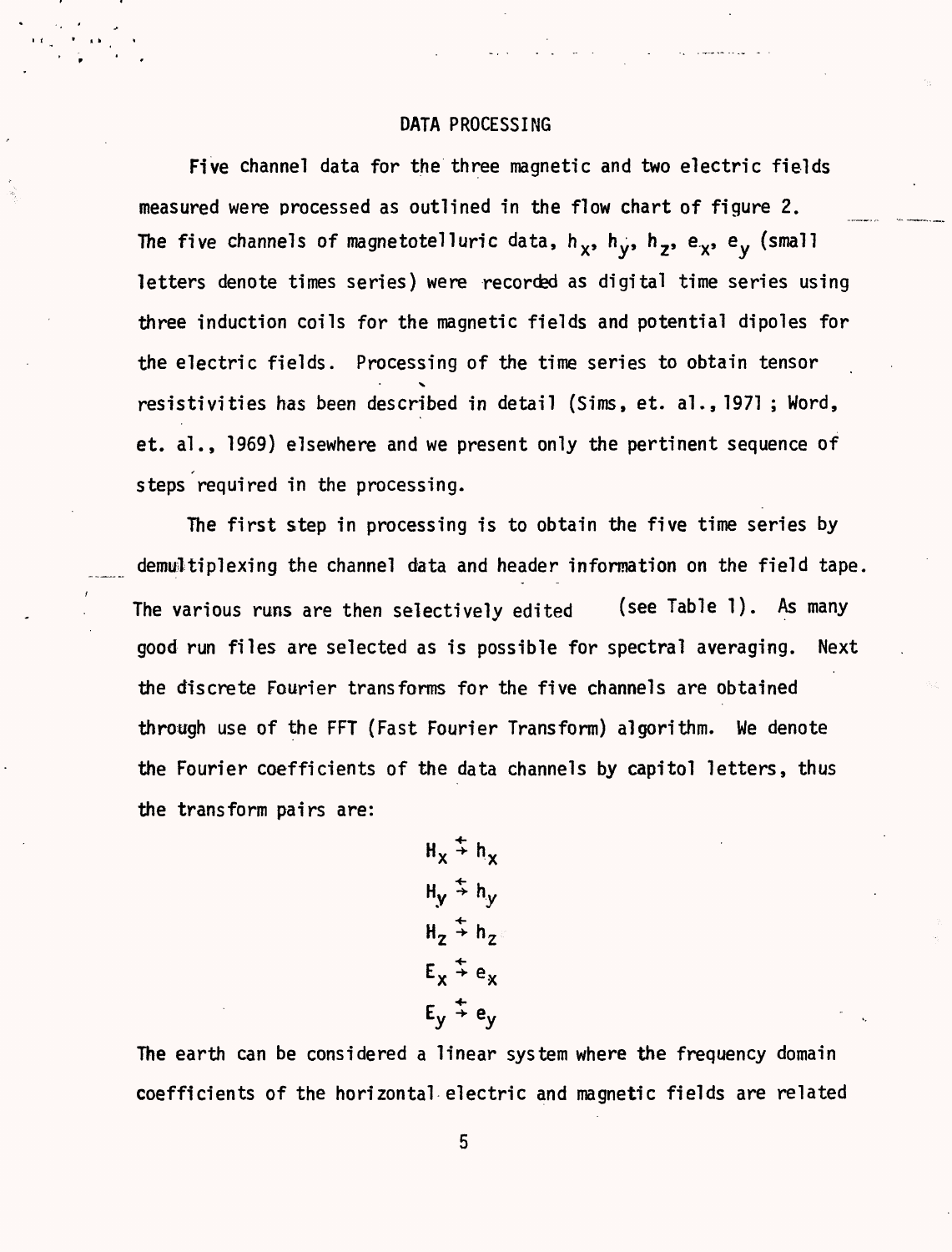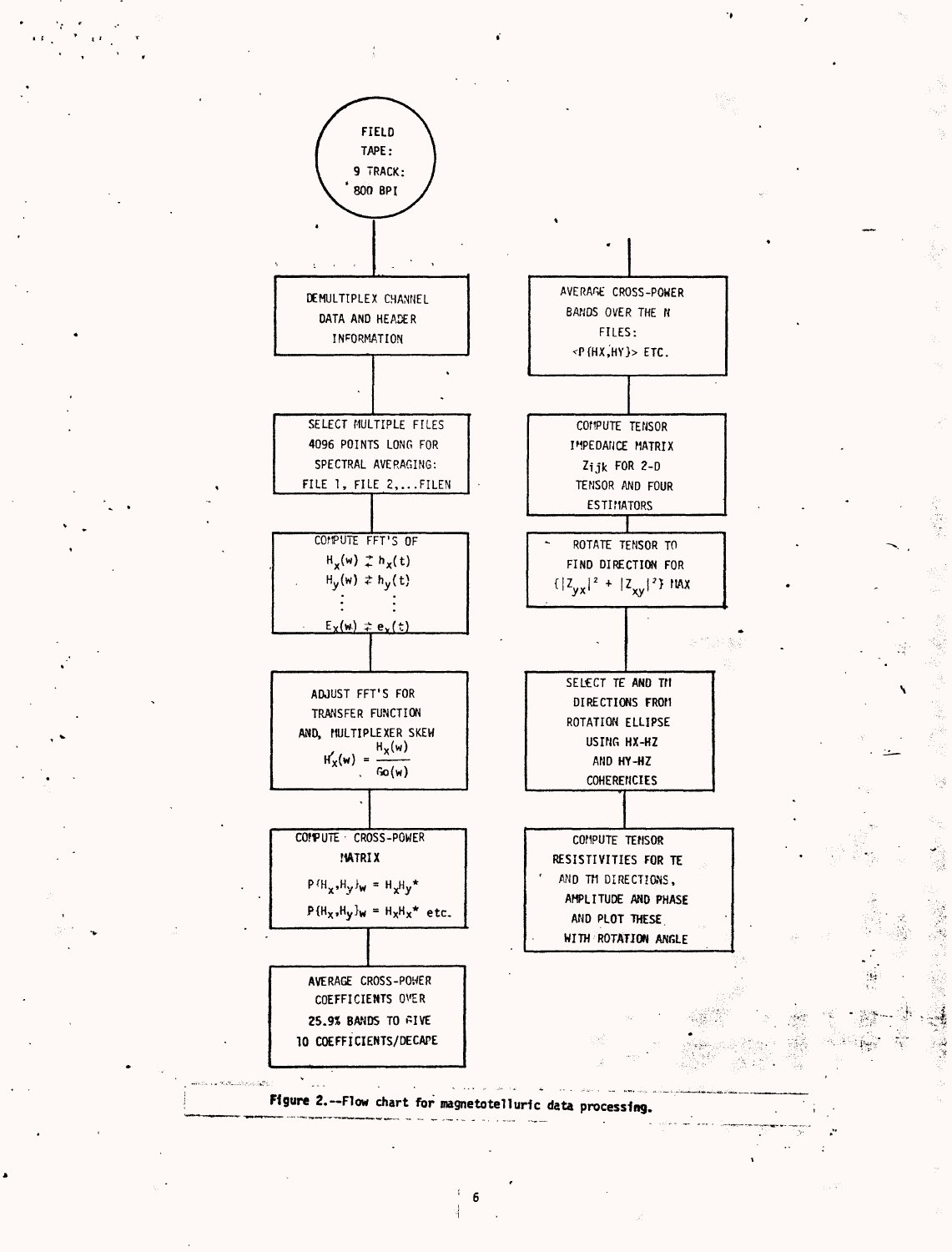by a tensor of rank two for a two-dimensional earth.

(1)  $E_x = H_x Z_{xx} + H_y Z_{xy}$ **(2)**  $E_V = H_X Z_{XV} + H_V Z_{XX}$ 

If we compute the cross power spectra of (1) with all possible horizontal components we obtain:

- (3)  $E_x E_y^* = H_x E_y^* Z_{XX} + H_y E_x^* Z_{XX}$
- (4)  $E_X E_Y^* = H_X E_Y^* Z_{XX} + H_Y E_Y^* Z_{XY}$
- $(5)$   $E_xH_x* = H_xH_x*Z_{xx} + H_yH_x*Z_{xy}$
- **(6)**  $E_xH_y* = H_xH_y*Z_{xy} + H_yH_y*Z_{xy}$

Equations (3) through (6) can be grouped into six pairs of equation to solve for  $Z_{XX}$  and  $Z_{XY}$ . Two of the pairs are unstable for a horizontal earth since their determinants are:

 $(H_{x}E_{x}^{*}) (H_{y}H_{y}^{*}) - (H_{x}H_{y}^{*}) (H_{y}E_{x}^{*})$ and  $(H_XE_V^*) (H_VH_X^*) - (H_XH_X^*) (H_VE_V^*)$ 

\

 $\ddot{\cdot}$ 

Similarly we can take cross-powers of (2) to arrive at six pairs of equations to solve for Z<sub>yy</sub> and Z<sub>xy</sub> two of which are indeterminate for a l-D earth. The remaining pairs lead to four different estimators for  $Z_{i,i}$ . It can be shown (Sims, et. al., 1971) that averaging the cross-powers,  $E_{\mathsf{X}}^{\mathsf{F}}\mathsf{y}^{\star}$ , etc., over more than one data set leads to least square minimum error solution for  $z_{i,j}$ . In addition the  $z_{i,j}$  are considered to be slowly varying with frequency and can be computed for logarithmically spaced frequencies, thus the cross spectra are computed over these frequency bands by summing incremental components before the linear equations are solved. For this survey the frequency bands were 25.9 percent bands, giving 10 points per log cycle.

 $\overline{\mathcal{L}}$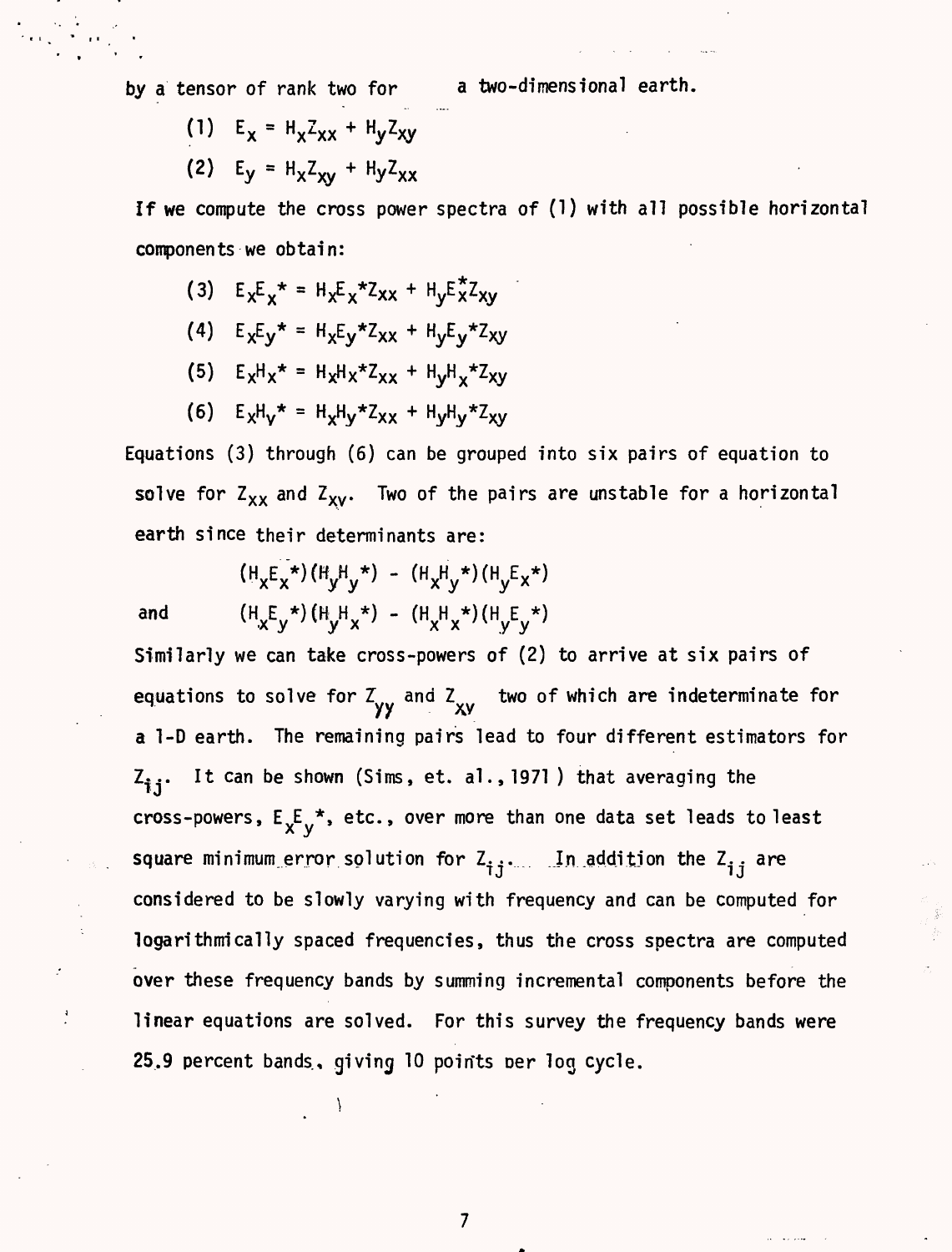The tensor elements are then rotated to find the principal impedance axes, which will exist in the data over some frequency ranges if the earth approximates two-dimensionality at those frequencies. The principal directions are found by computing the angle which maximizes  $(\left|Z_\mathbf{xv}\right|^2 + \left|Z_\mathbf{xv}\right|^2)$  $|z_{yx}|^2$ ), or alternately, minimizes ( $|z_{xx}|^2 + |z_{yy}|^2$ ). The distinction of the principal directions into TE and TM modes is done by calculating the directions for maximum coherency of  $H_z$  with  $H_x$  and  $H_y$ . For a two dimensional earth one of the principal directions obtained by  $z_{i,j}$  rotation should align with the TE direction, which is the direction for maximum  $H_X-H_Z$  coherency. The departure from the angle computed by the two different rotations is a measure of three-dimensionality.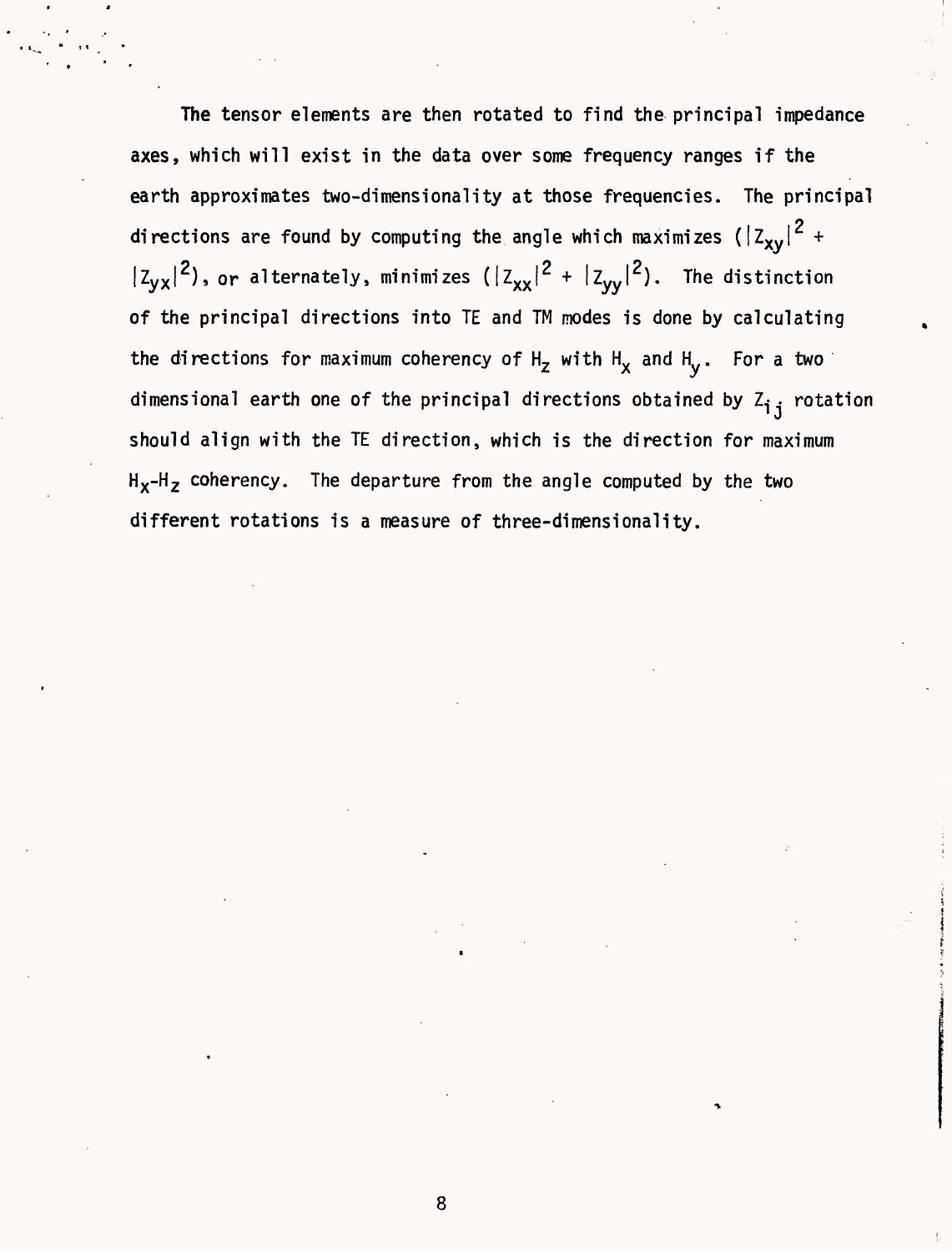Tensor resistivities are computed from the surface impedance relationship:

$$
\rho_{ij} = 0.2T |Z_{ij}|^2
$$

where T is the period in seconds for the given frequency band.

The tensor resistivity amplitude and phase are plotted if the phasor coherency for a particular frequency band is high enough. Phasor coherency is a parameter defined as:

> Phasor Coherency =  $C_n = 1 - \frac{Z_n}{N}$  i=1,N  $\sum_i z_i$

where  $Z_n$  is one of the N possible estimates and  $C_n$  is the coherency for that estimate. The range of Cn is:  $-\infty$ Cn<l. If all the estimates are identical, then the phasor coherency will be unity. In general, nonunity coherency is due to measurement system noise, ambient noise, etc. In fact, two of the estimates are biased down by random noise on H and are not biased by random noise on E, whereas the other two are biased up by random noise on E and are not biased by random noise on H. Thus, for about equal random or incoherent noise on E and H, an average of the four estimates should prove to be best estimate. However, if the noise can be identified as mostly on E or mostly on H, the appropriate estimates may be used.

In this survey, points were plotted if the phasor coherency was greater than 0.8, with some points used in the range 0.5-0.8 on extremely bad sets of data such as a few of the "high frequency" soundings.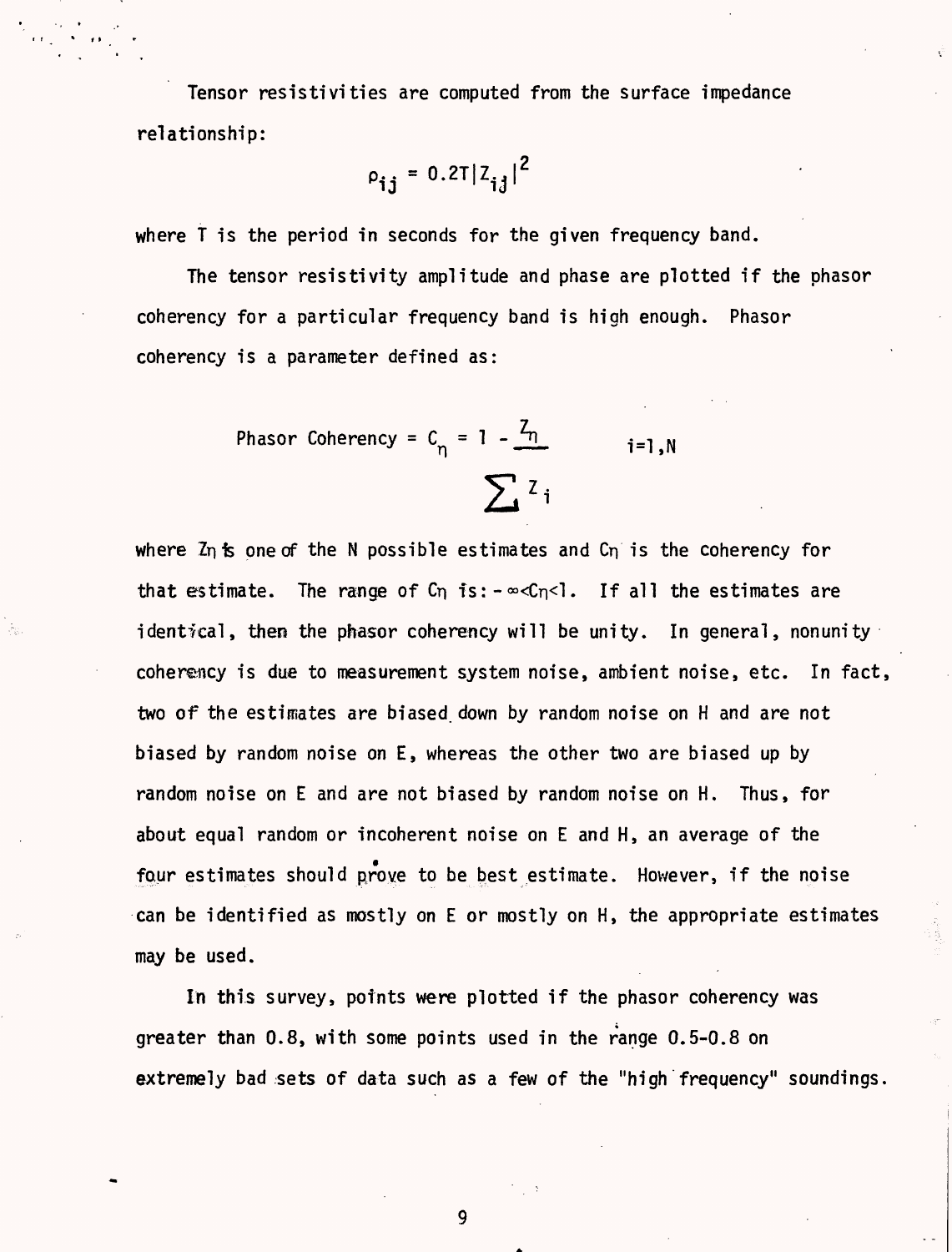Plots of amplitude and phase of the tensor resistivities are shown in figures 3a to 3i for stations 2-1 through 2-10. In most instances the resistivity curves are reasonably well defined by the multiplicity of points from the various overlapping bands. The figures show TM (transverse magnetic) curves which we have hand smoothed through the data as dashed lines, whereas the solid curves are the computer generated curves for one-dimensional models obtained using a generalized inversion program (B. Smith, U.S.G.S., written comm) to 1ft the amplitude curves. We modeled the TE curves because the TE values are less distorted than the TM by two-dimensional features. For three-dimensionalities, this is not true, of course, but one-dimensional inversion yields a readily obtainable first approximation ta the geological structures. In most cases the expense and time required for extensive two-dimensional modeling is not justified. Sketching of the TM and TE resistivity curves was aided by alphanumeric plotting symbols, with different symbols being used for each band and principal direction. These symbols are not distinguishable in the reduced versions of the computer plots of figure 3.

Several of the data sets show a large split between the TE and TM directions, particularly 2-1, 2-7,2-8, and 2-10. This apparent two-dimensionality (and to some degree, three-dimensionality) agrees with known geology and with our gross one-dimensional inversions to be discussed below.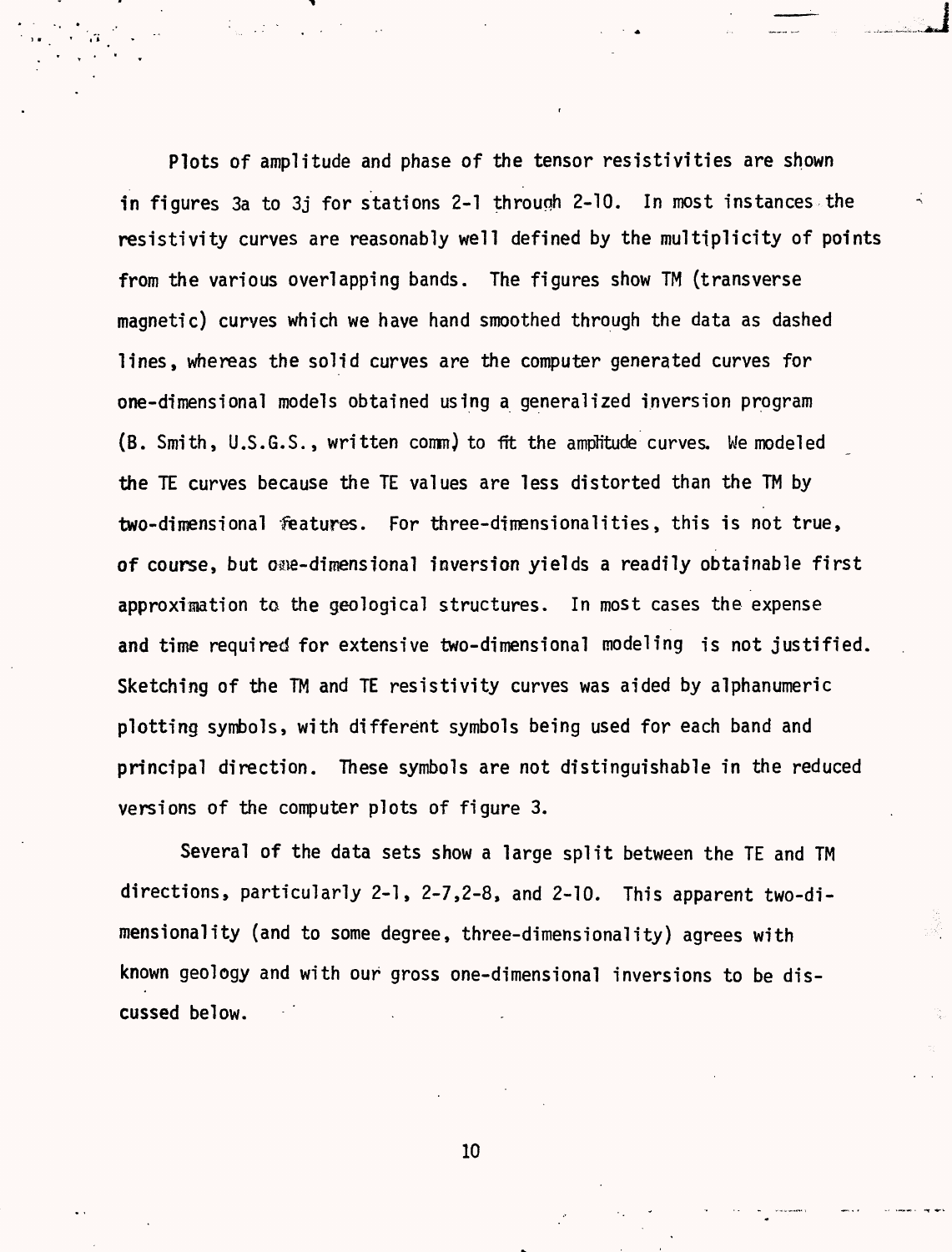

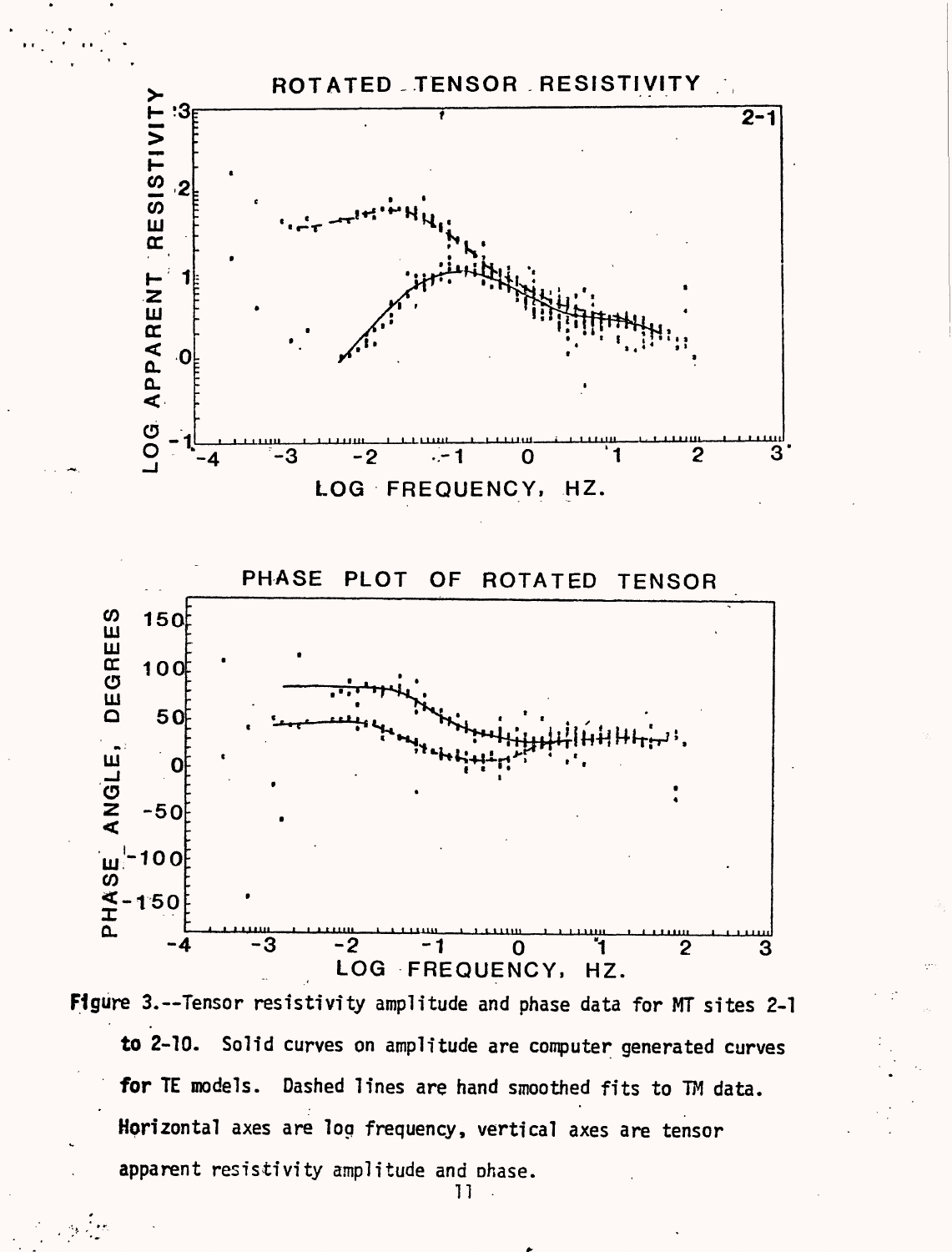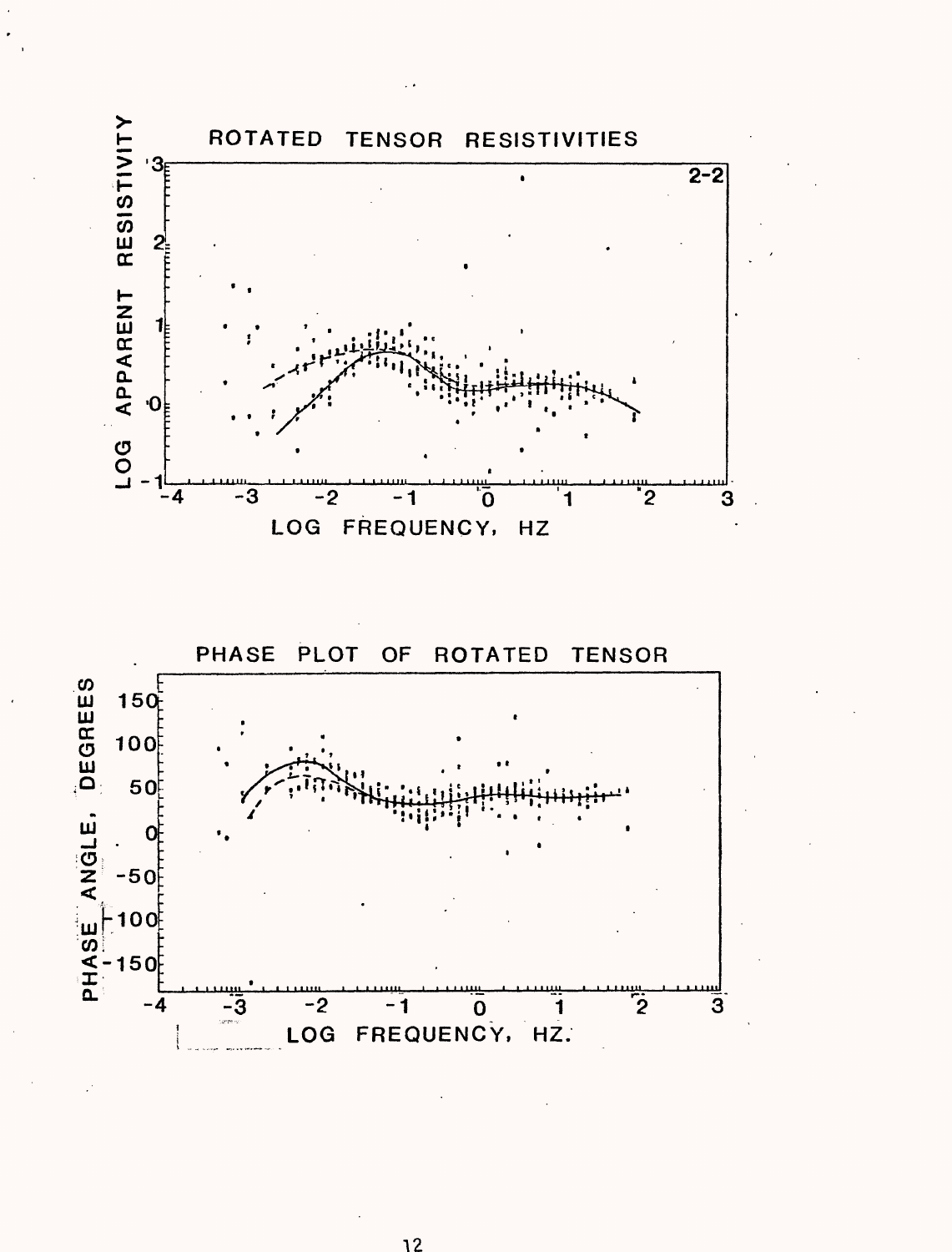

Ŋ

**THE REAL PROPERTY** 

 $\overline{-2}$  $-3$  $-1$  $\overline{\mathbf{0}}$ <u>้</u> LOG FREQUENCY, HZ.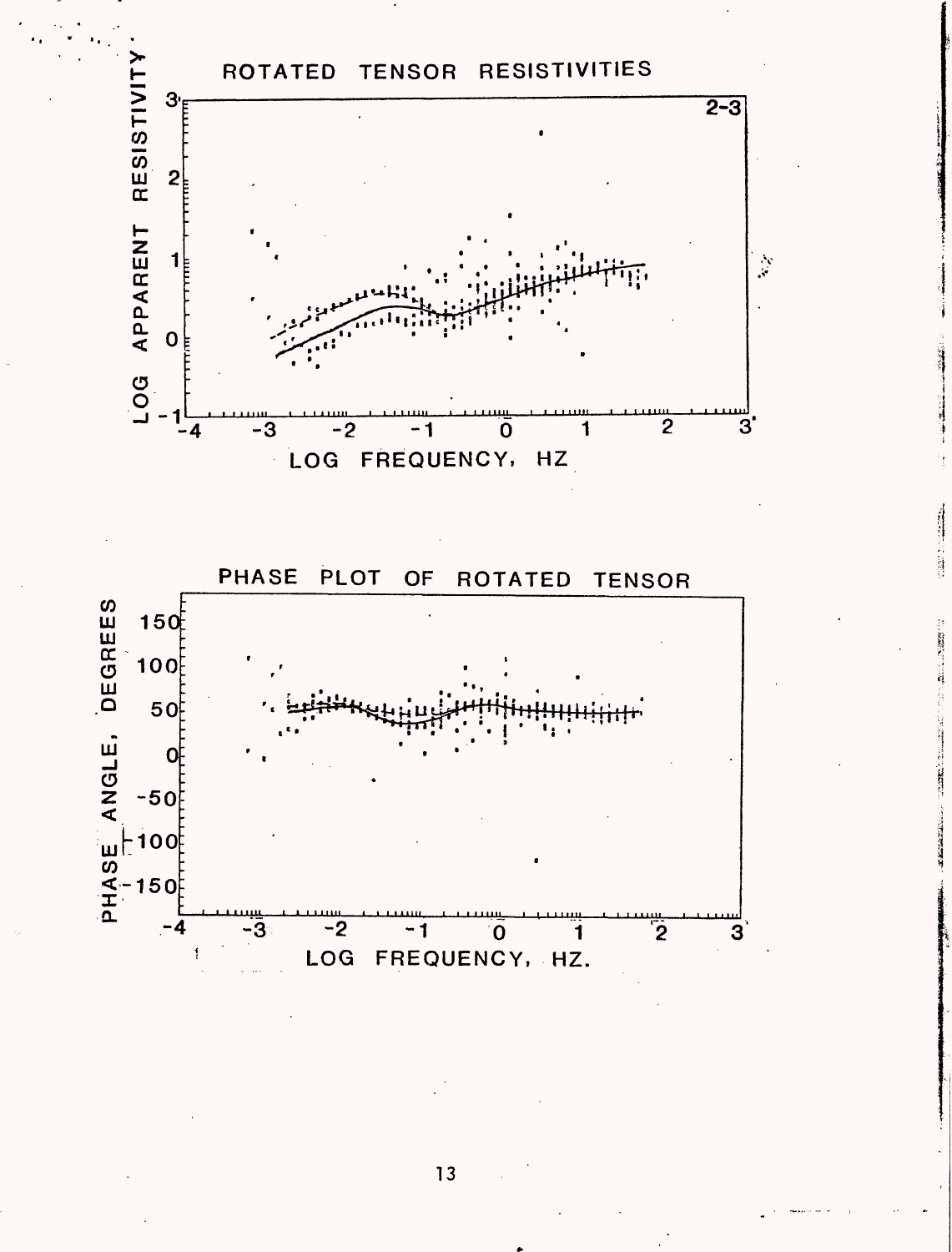

一個 人名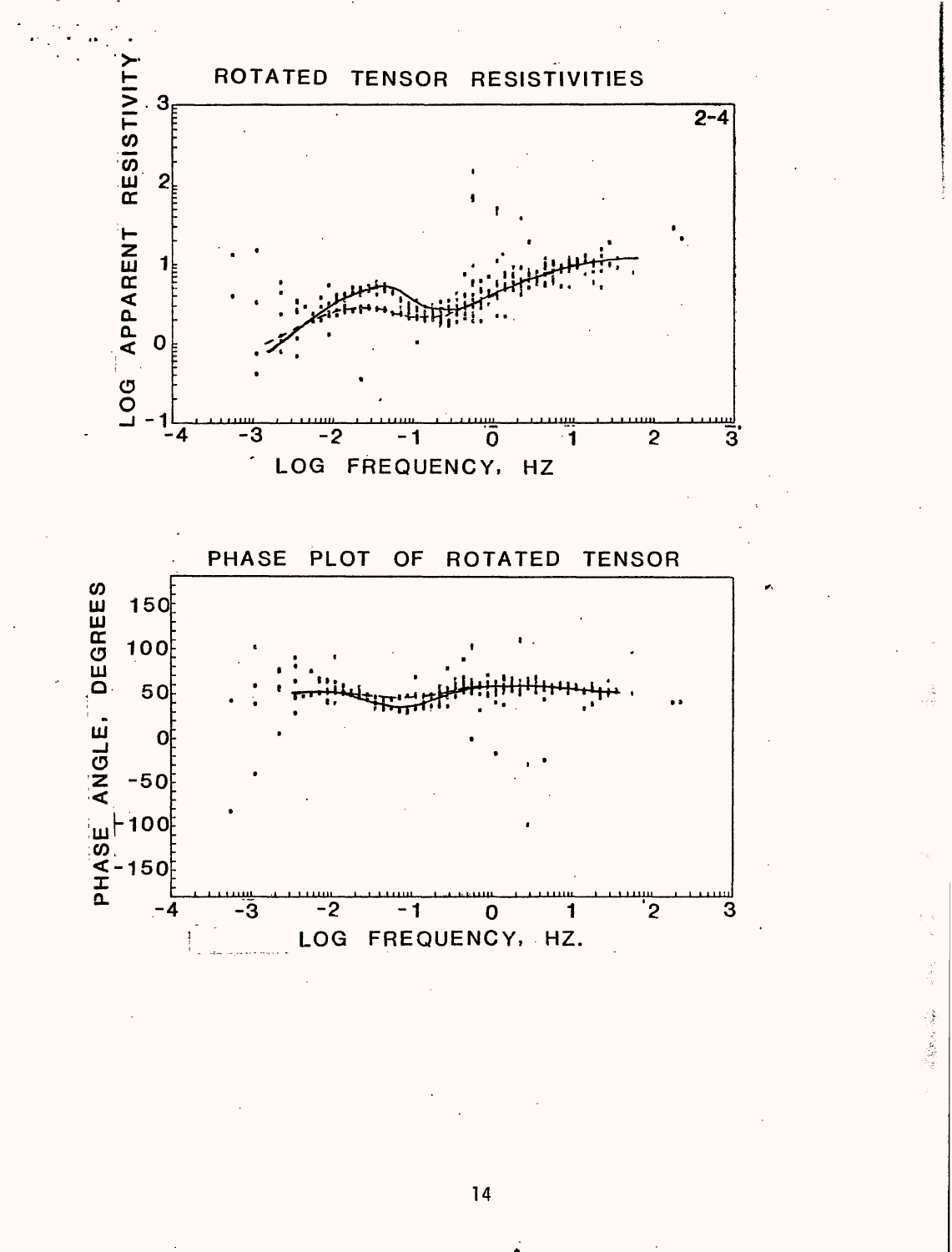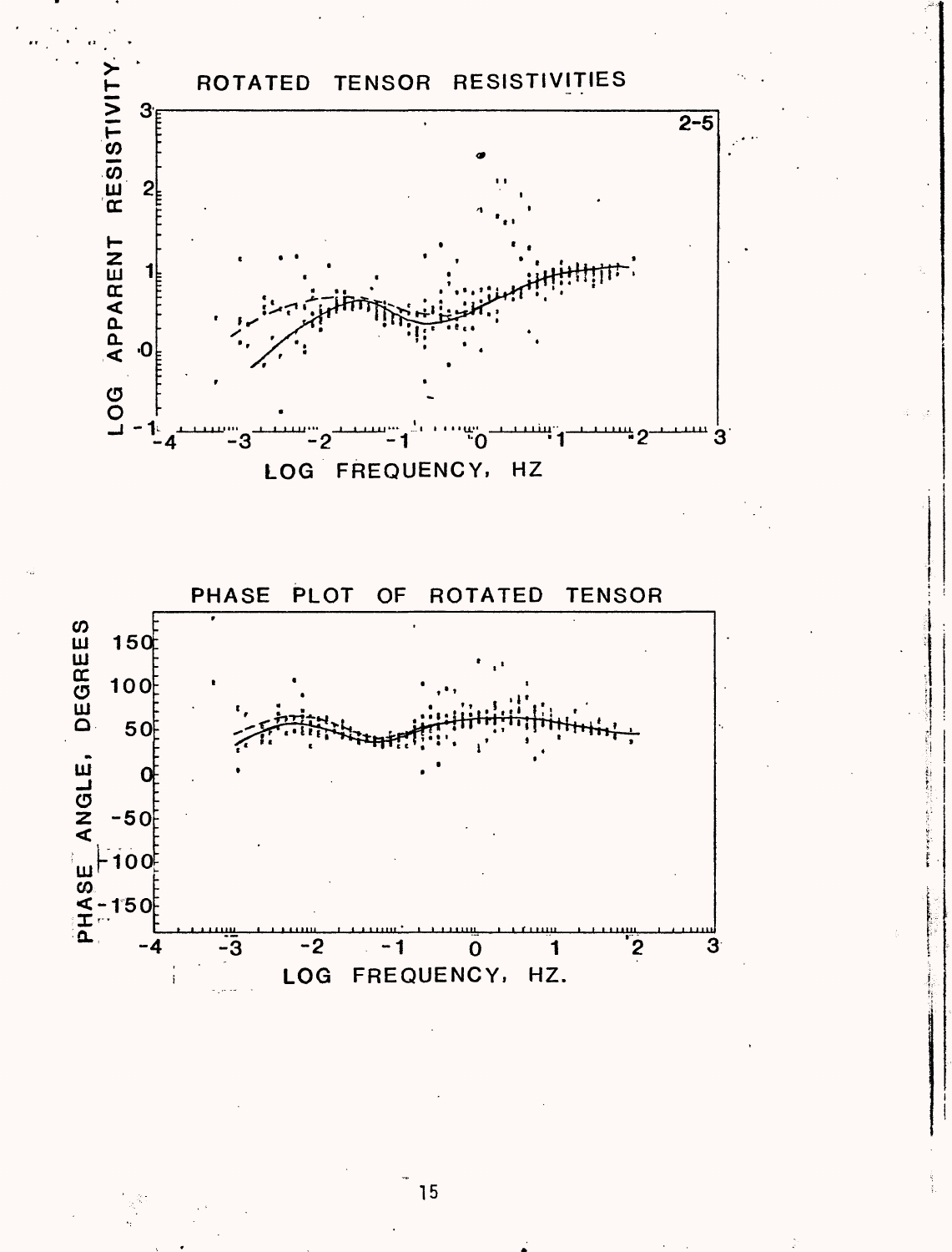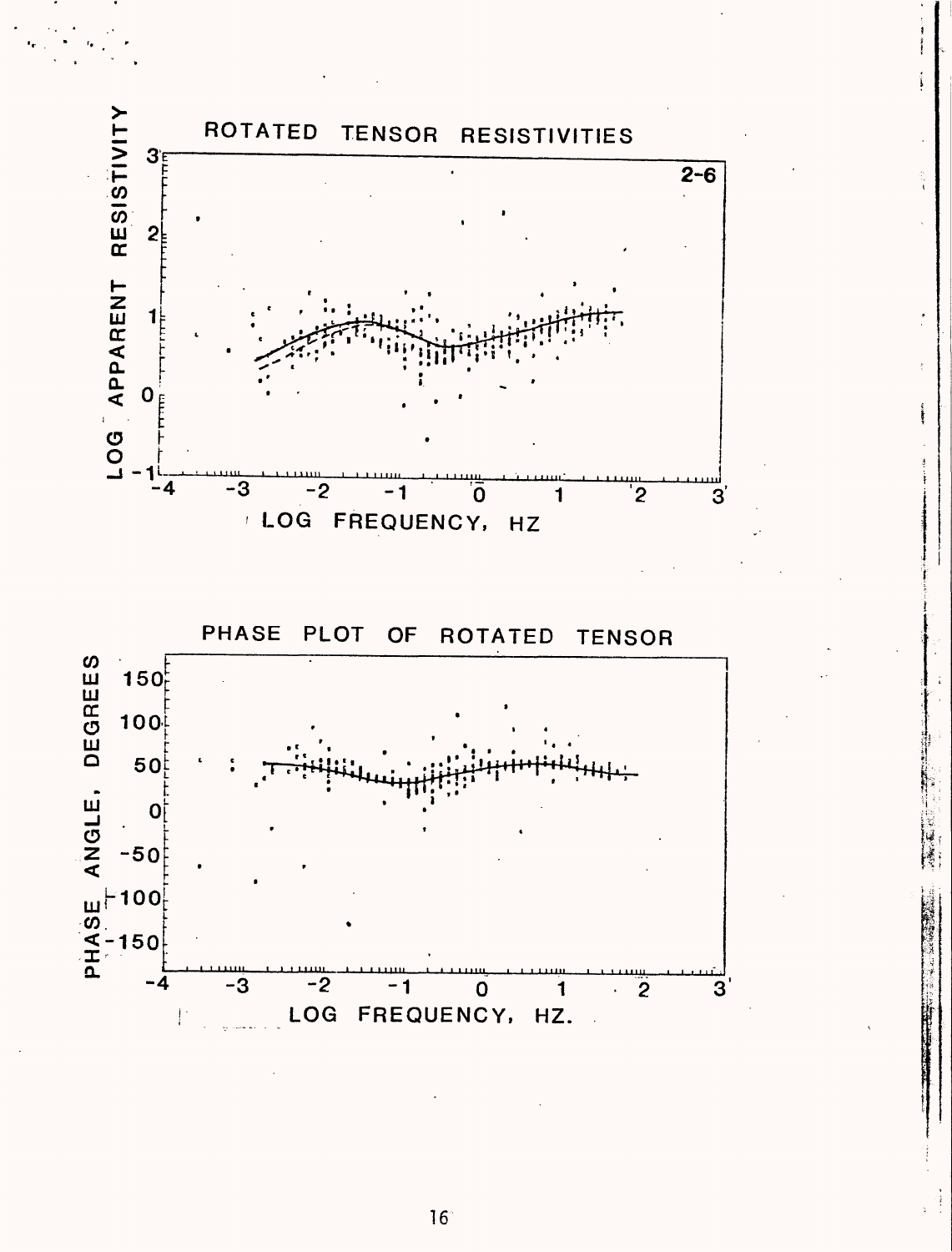

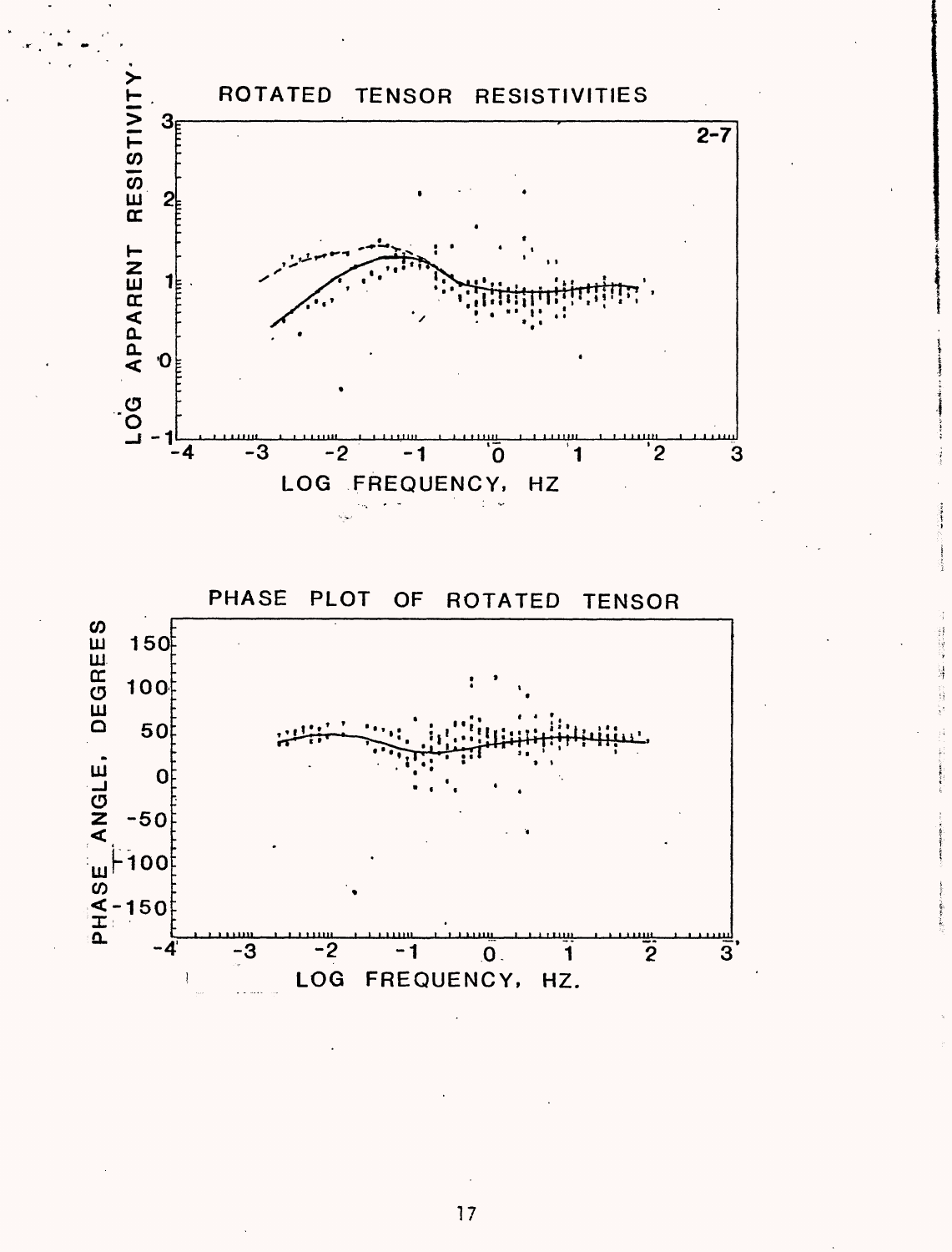

ĵ.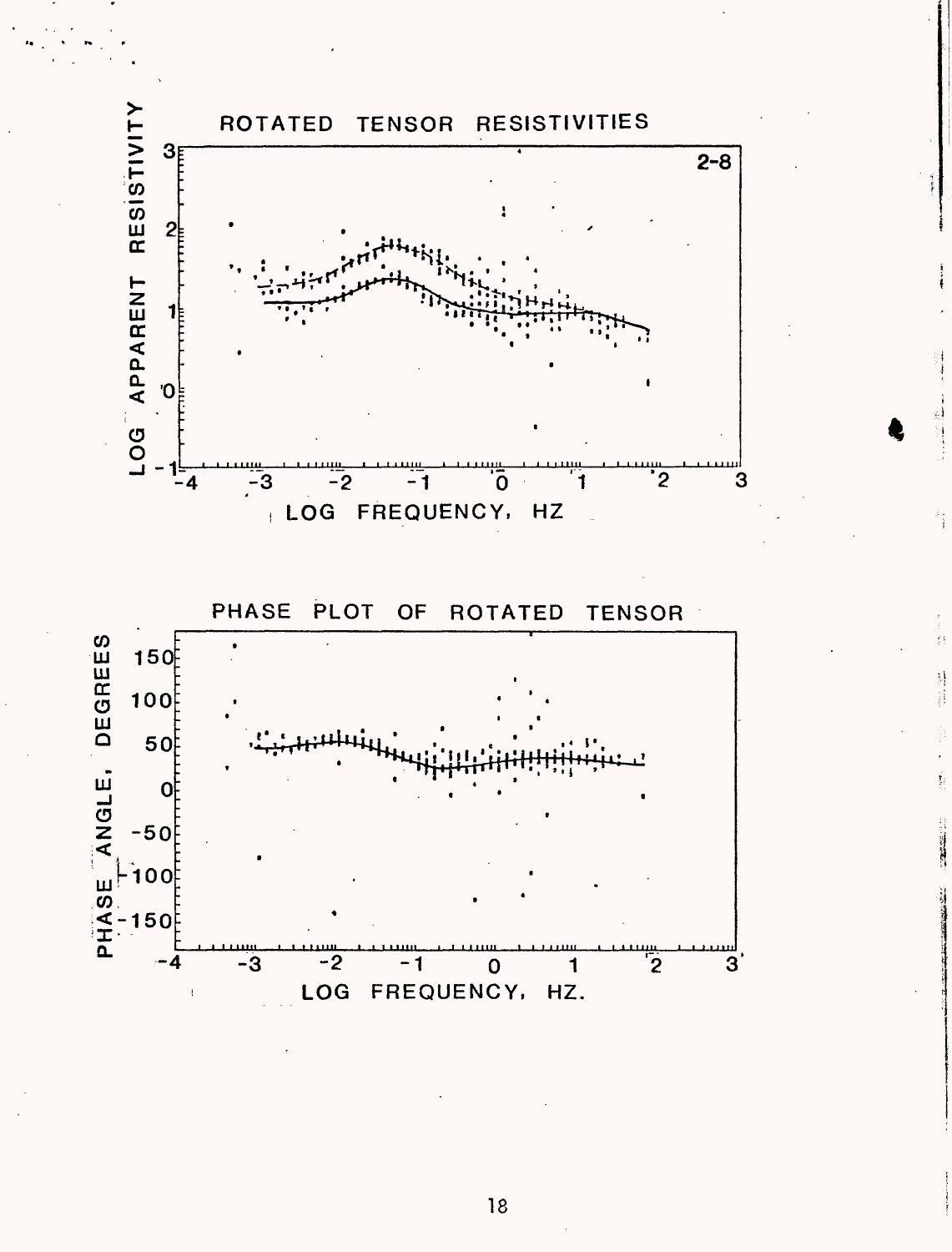

「大きなので、「大きなので、「大きなので、「大きなので、」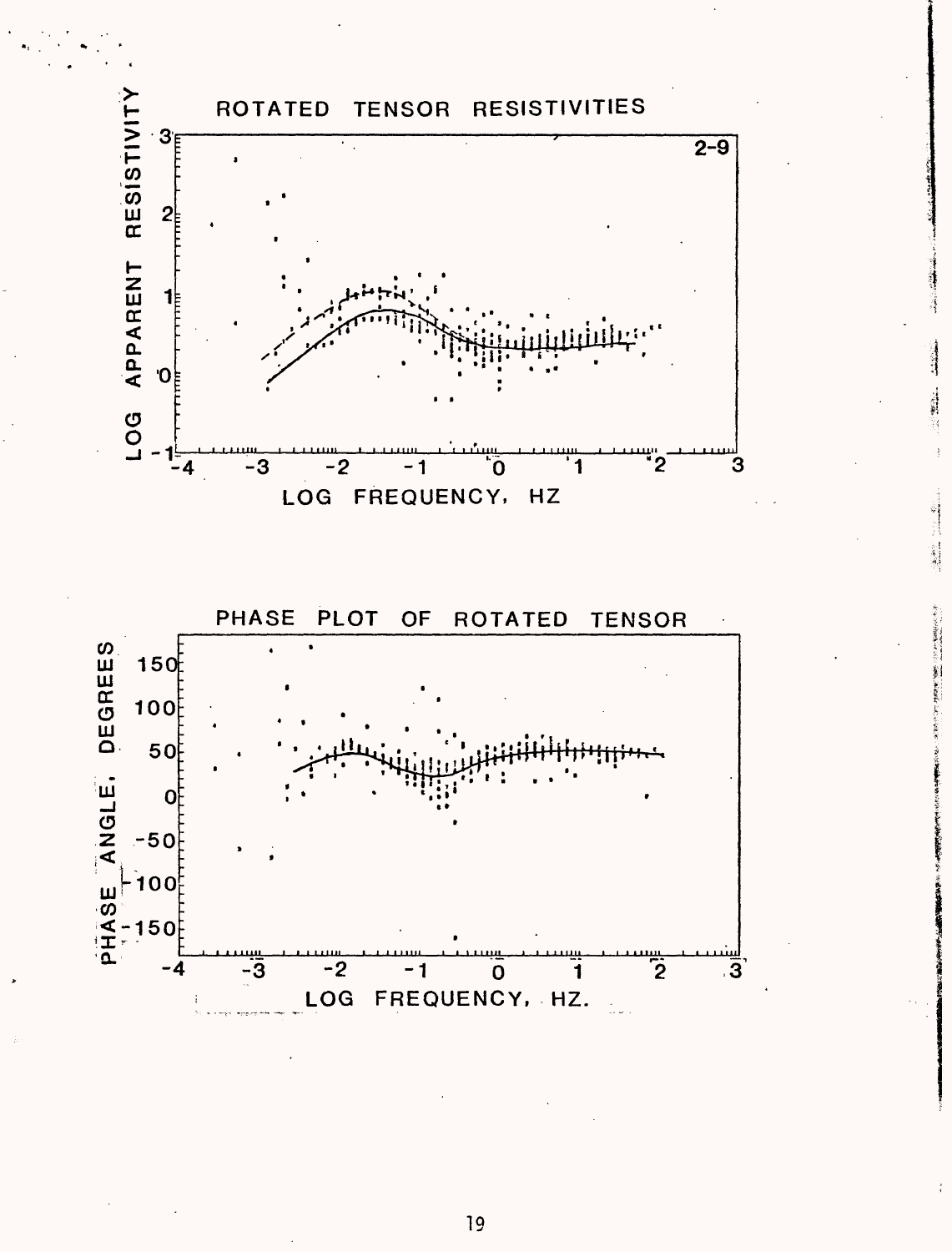

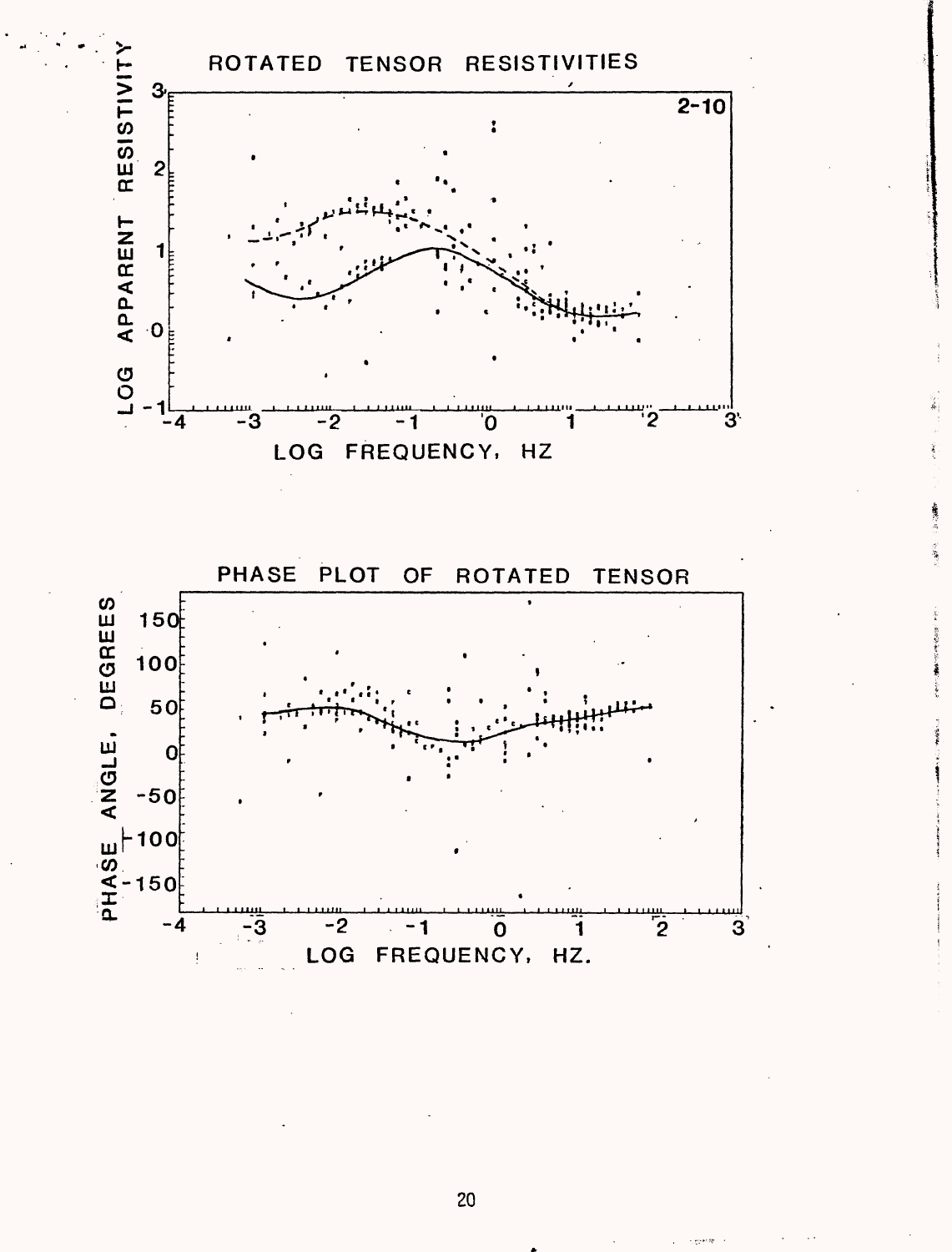Scatter in the data is evident, being at the extreme at the lowest frequencies where the degrees of freedom necessary for resolution of frequencies lower than about 0.004 Hz was insufficient for good spectral estimates. Also, scatter is quite bad in the region from .2 Hz to 8 Hz, a known null in natural electromagnetic activity. However, even though there are many "flyers" in the data, the resistivity curves are adequately / defined except possibly at site 2-10.

The fifteen sets of data from sites 1-1 through 1-15 which did not include a run of band 2 (Table 1) were poorer in quality than that from sites 2-1 through 2-10. There are several reasons for this:

- (!) Eight sites were in an irrigation area near Stillwater and significant power-line and other electrical noise existed.
- (2) The inductions coils, which should be buried for thermal and vibrational stability, were not given nearly as long to stabilize.
- (3) The 1-n sites were done before the 2-n sites during a period of somewhat low natural activity. Also some electronic problems in the MT system were not located until near the completion of the 1-n sites.

We show four typical amplitude curves in figure 4 for the "high frequency" (1-n) sites. The design of these soundings was to obtain as many sites as possible in the short period of time allotted for the survey in order to look at details near the known thermal anomalies. Even though the data were scattered, useful information was obtained and cross-sections compiled from one-dimensional inversion of the amplitude curves appear to be valuable.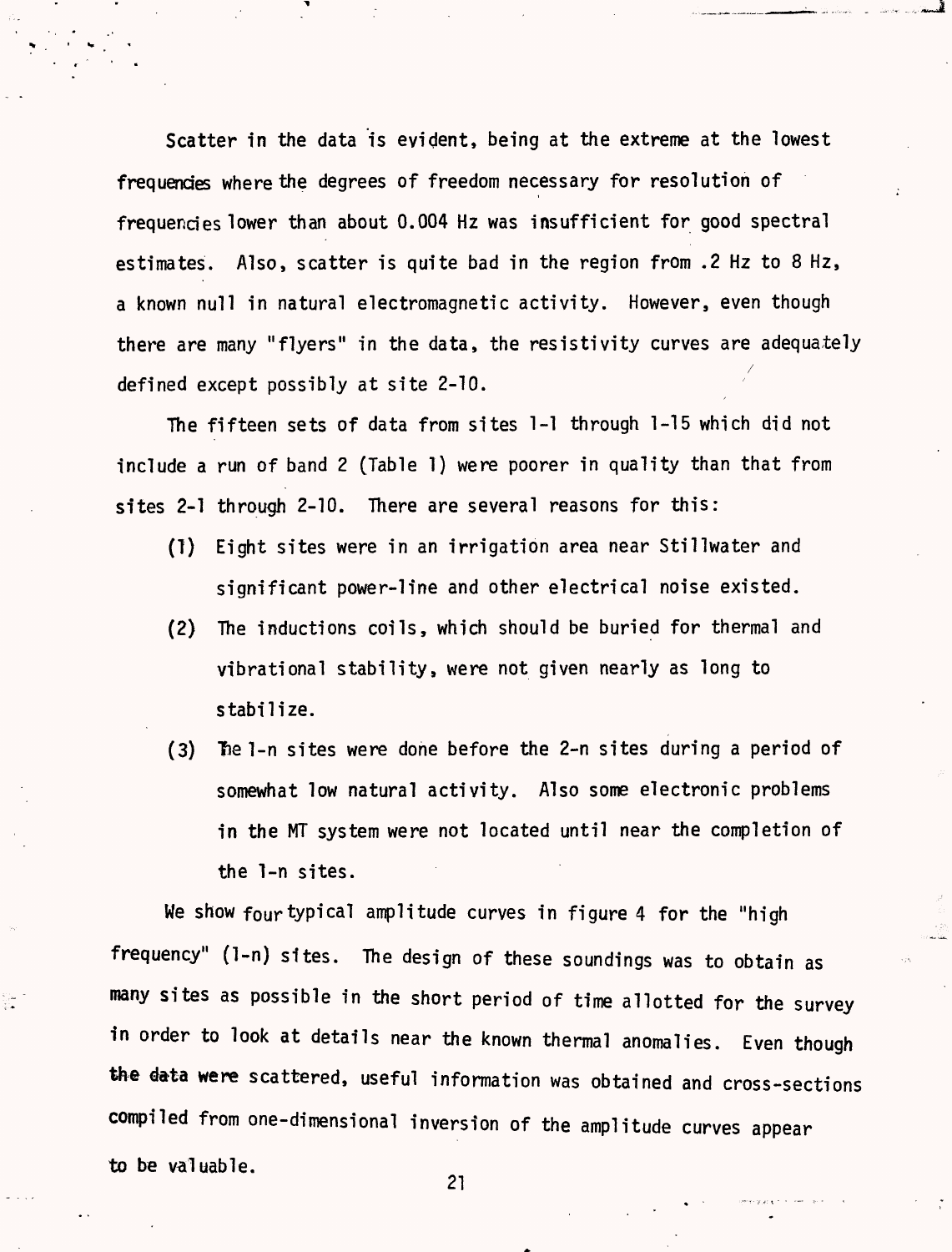

 $\overline{22}$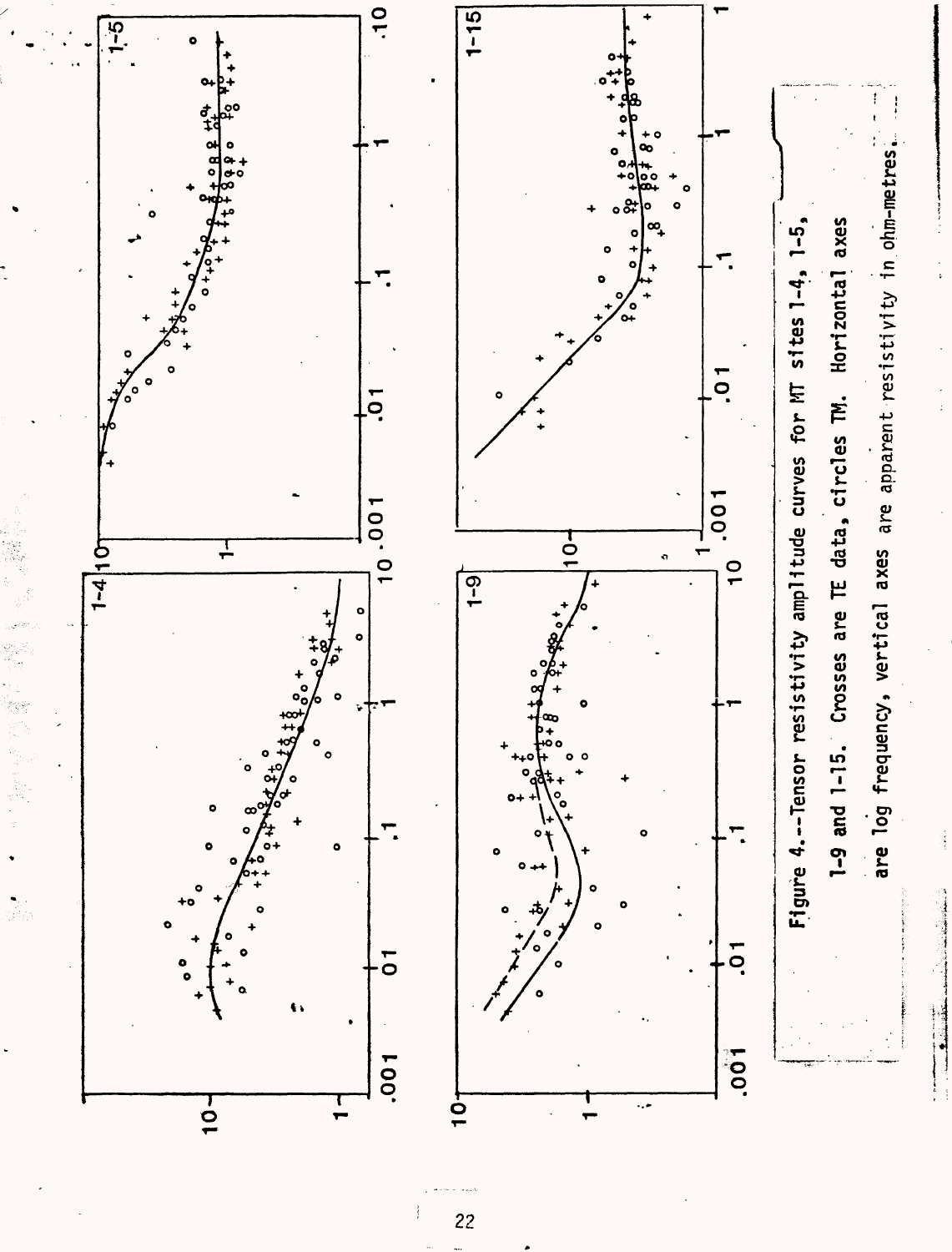Geology and Thermal Regime: The general geology of the Carson Basin region is shown in plate 1 with 5 mgal Bouguer gravity contours from data

Plate 1 in map pocket

obtained by Wahl (1965) and additional data obtained for this study. The Stillwater-Soda Lake K.G.R.A. is located in the south-central part of the basin (fig. 1). Basaltic rocks of Quaternary age are exposed at several places within the basin. Rattlesnake Hill, just NE of Fallon is probably a basaltic neck or plug. Upsal Hogback is a cluster of several cones of basaltic tuff 16 km north of Fallon. The eruptions that formed these cones occurred chiefly during Late Pleistocene (Morrison, 1964, p. 100). Soda and Little Soda Lakes, 10 km NW of Fallon are small lakes located in basaltic craters. Morrison (1964, p. 72) believes these latter craters overlap the Upsal Hogback features in age.

Extensive shallow drilling (to about 40 m) done by the U.S.G.S., U.S. Bureau of Reclamation, and Standard Oil Co. of California have provided holes for temperature, thermal gradients, and water quality measurements. (Olmstead, et. al., 1975). Considerable information had been available prior to this in the Stillwater area from water wells, but little was known about the Soda Lake thermal anomaly except that steam had been found at 60 m in a well. The steam had been used in the past at a bath house near the well site.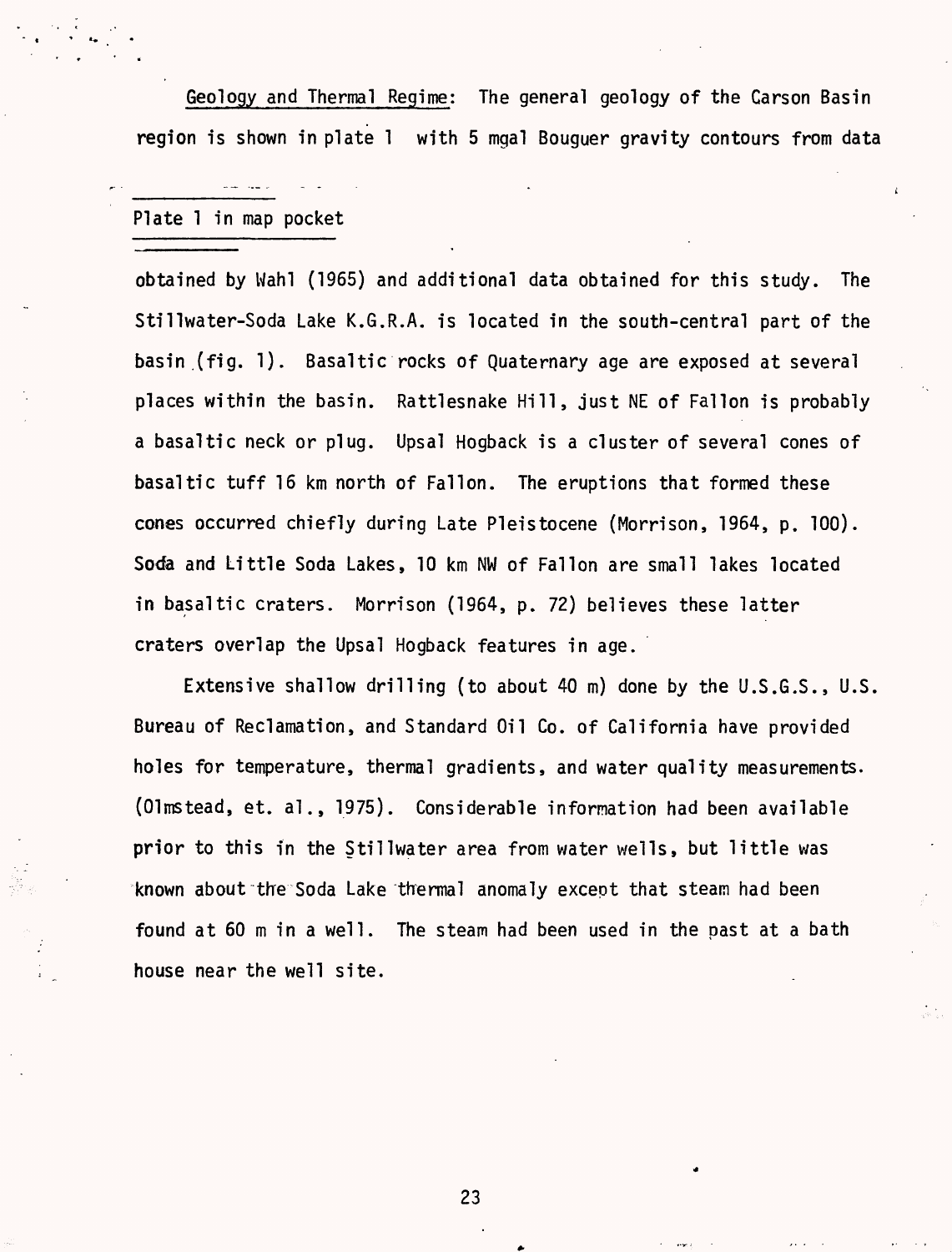

 $\label{eq:1} \begin{array}{ll} \mathcal{D}_{\mathcal{C}}(x) & \text{var}(x) \in \mathcal{D}_{\mathcal{C}}(x) \times \mathcal{D}_{\mathcal{C}}(x) \times \mathcal{D}_{\mathcal{C}}(x) \times \mathcal{D}_{\mathcal{C}}(x) \times \mathcal{D}_{\mathcal{C}}(x) \times \mathcal{D}_{\mathcal{C}}(x) \times \mathcal{D}_{\mathcal{C}}(x) \times \mathcal{D}_{\mathcal{C}}(x) \times \mathcal{D}_{\mathcal{C}}(x) \times \mathcal{D}_{\mathcal{C}}(x) \times \mathcal{D}_{\mathcal{C$  $\mathcal{A}^{\pm}$  ,  $\mathcal{A}^{\pm}$  ,  $\mathcal{A}^{\pm}$  , and  $\mathcal{A}^{\pm}$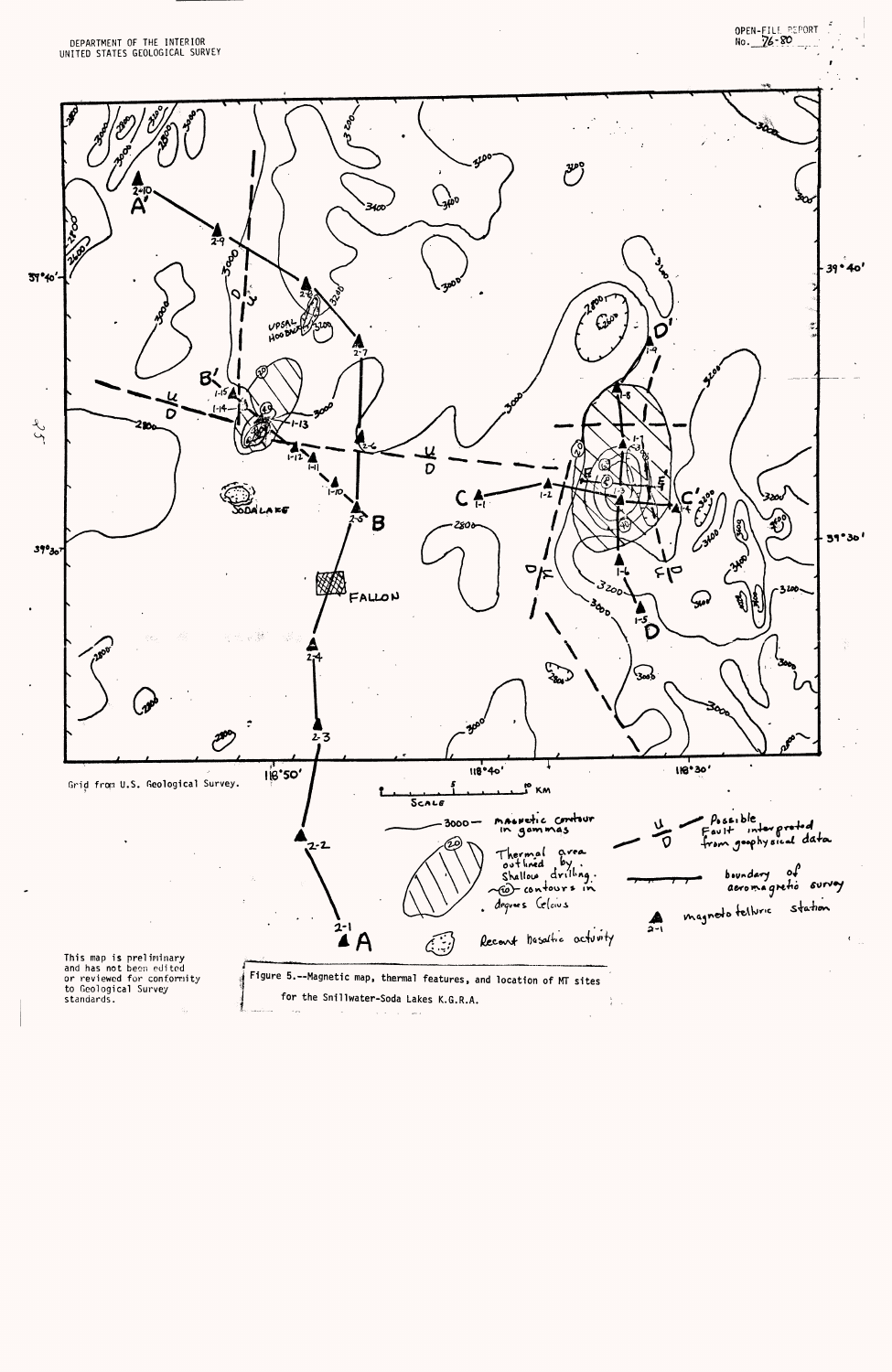The temperature distribution in the upper 30 metres as determined by drilling in the Stillwater and Soda Lake thermal anomalies is shown in figure 5. Drill holes located between the two thermal areas rule out interconnection at shallow depths.

Both of the thermal anomalies are elongated to the north and this stretching of the isotherms follows the general direction of ground wateri flow in the area, which is NE along the axis of the basin to a drainage low. An additional factor is that water is probably coming up from depth along north and NE trending faults. This is particularly evident in the thermal area north of Soda Lake, where the innermost isotherms are aligned with the trend between the basaltic centers at Soda Lakes and those at Upsal Hogback. A linear snow melt pattern has also been observed by Olmstead, et. al.(1975) in the same direction.

Water samples typically show dissolved solids of 4000-6000 ppm in both the thermal and non-thermal waters from the area with the thermal water being higher in silica, calcium, and flouride, whereas the non-thermal water is higher in bicarbonate. Reservoir temperatures estimated by silica-quartz and NaKCa geothermometers are 140-160<sup>0</sup> C  $(Mariner et.: al.: 1974).$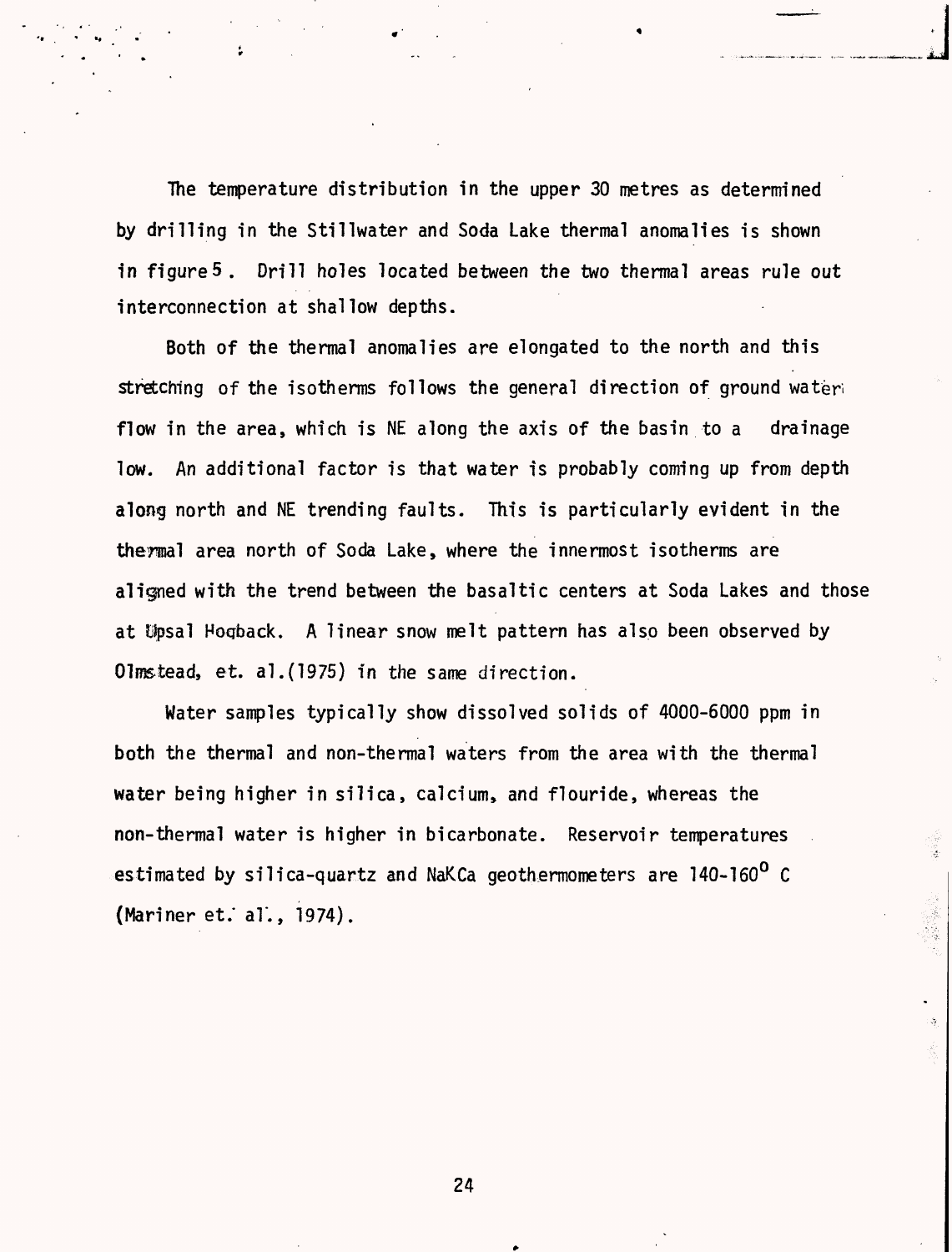#### Gravity, and Magnetic Data

The gravity data shown in plate 1 are complete Bouguer gravity values computed with an assumed density of 2.67  $gm/cc<sup>3</sup>$ . Contours were generated on the computer using an automatic contouring routine.

A large low with a closure of about 25 mgals just north of the Desert Range is caused by thick unconsolidated alluvium and lacustrine sediments. Previous modeling by Wahl (1965) indicates a maximum thickness of 2 km for the fill, but the magnetotelluric interpretations suggest that the sediments are closer to 3 km thick. The volcanic ranges do not appear to give rise to significant anomalies due to their intermediate density values. In general, large gradients are due to density contrasts between gabbroic rocks (pre-Tertiary section), Tertiary and pre-Tertiary sedimentary sequences, Tertiary and Quaternary volcanic s, and unconsolidated sediments, which form a descending sequence of densities. There appear to be no gravity anomalies related to either of the thermal areas.

Aeromagnetic data were obtained with U.S.G.S. aircraft at an elevation of 1.8 km and flight line spacing of 1.6 km. The data were not corrected for the IGRF field and no processing was done except for adjustments to baseline. The hand-contoured data are presented in plate 2. Depth calculations from the magnetic anomalies using half-width formulas provide an estimate of 2-4 km to the source of the anomalies. The sources are within the Tertiary and Quaternary volcanic sections and possibly in buried intrusives. A simplified version of the magnetic map is shown in figure 5.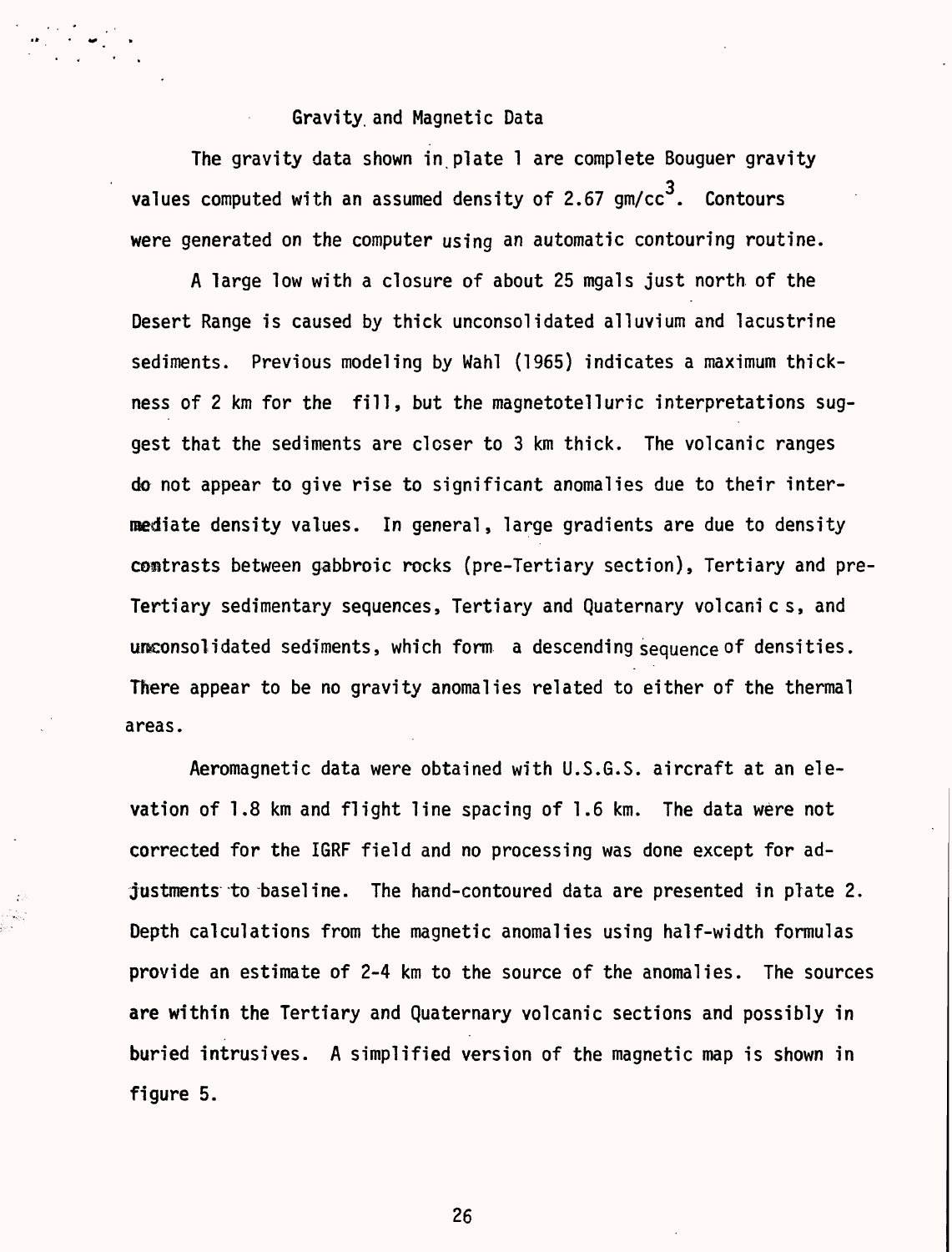MT Cross-Sections

The four geoelectrical cross-sections constructed from the MT one-dimensional inversions are shown in figure  $6$  and  $7$ . We have made some generalizations about what we think the electrical layers represent in terms of geologic units:

The unconsolidated basin sediments of Tertiary and younger age are represented by the 1-5 and 5-20 ohm-m (sand pattern) layers. Along section  $A-A'$  (location on fig. 5), there is a maximum of about 2.5 km of 1-5 ohm-m unconsolidated sediments at site 2-3, The 5-20 ohm-metre material at the surface from about site 2-7 to 2-10 (but below surface at 2-9) on section AA' probably consists mostly of basaltic ashes and tuffs from vents at Upsal Hogback. The 1-5 ohm-m sediments are probably mostly playa type deposits of Quaternary age with high percentages of clay. On section  $CC'$  (location on fig. 5) the 5-20 ohm-m material is beneath the 1-5 ohm-m material and probably represents Tertiary age unconsolidated sediments. Although the data for the C-C' sites were of poor quality, our cross-section agrees quite well with a geologic section from Olmstead et. al. (1975) shown in figure 8. Olmstead interprets a section of Tertiary alluvium of about 1 km thickness. His section used stratigraphic and temperature information from a private geothermal test (to 1292 m) near the center of the area. Unfortunately no electrical logs are available for this well. The thickness of unconsolidated materials on the upthrown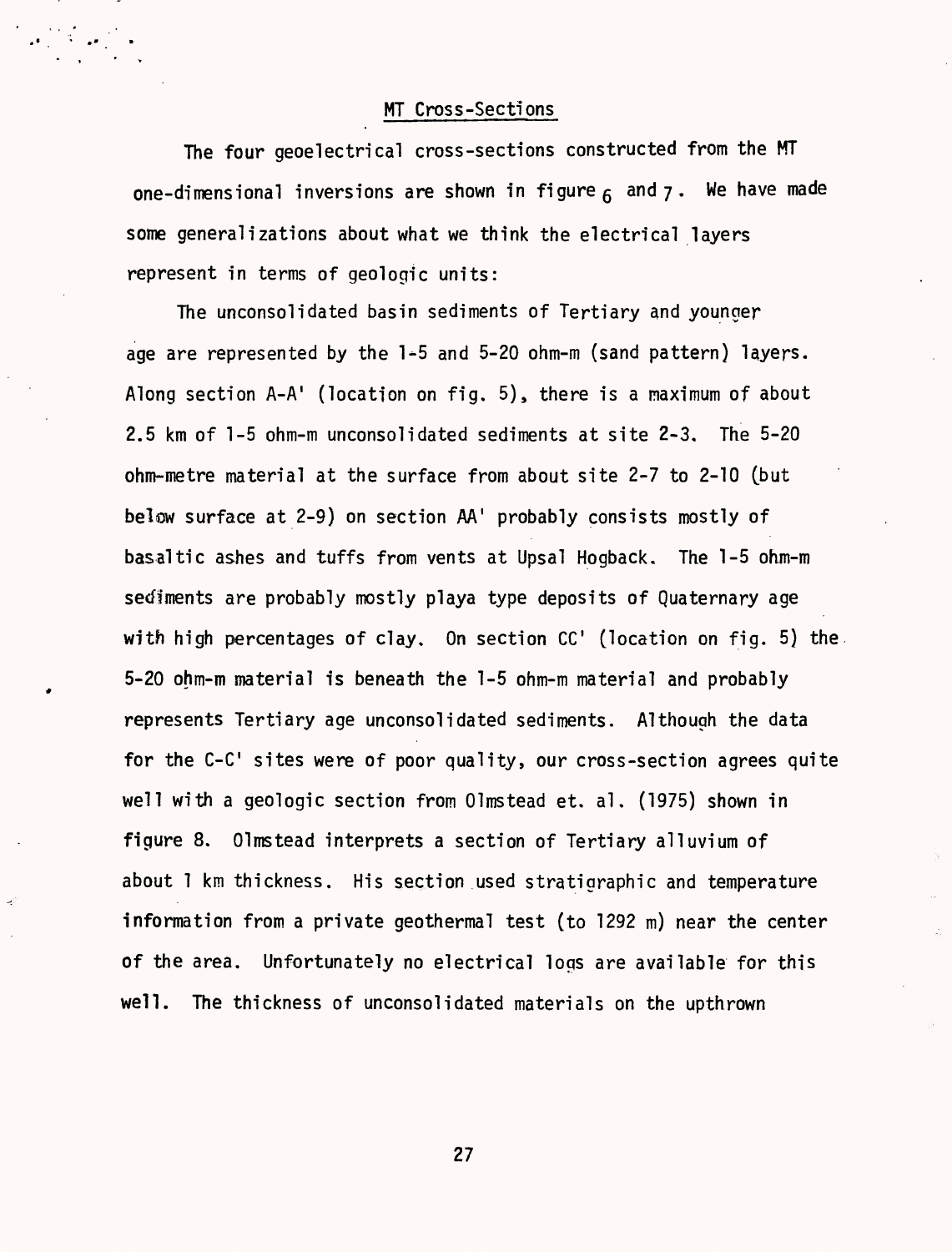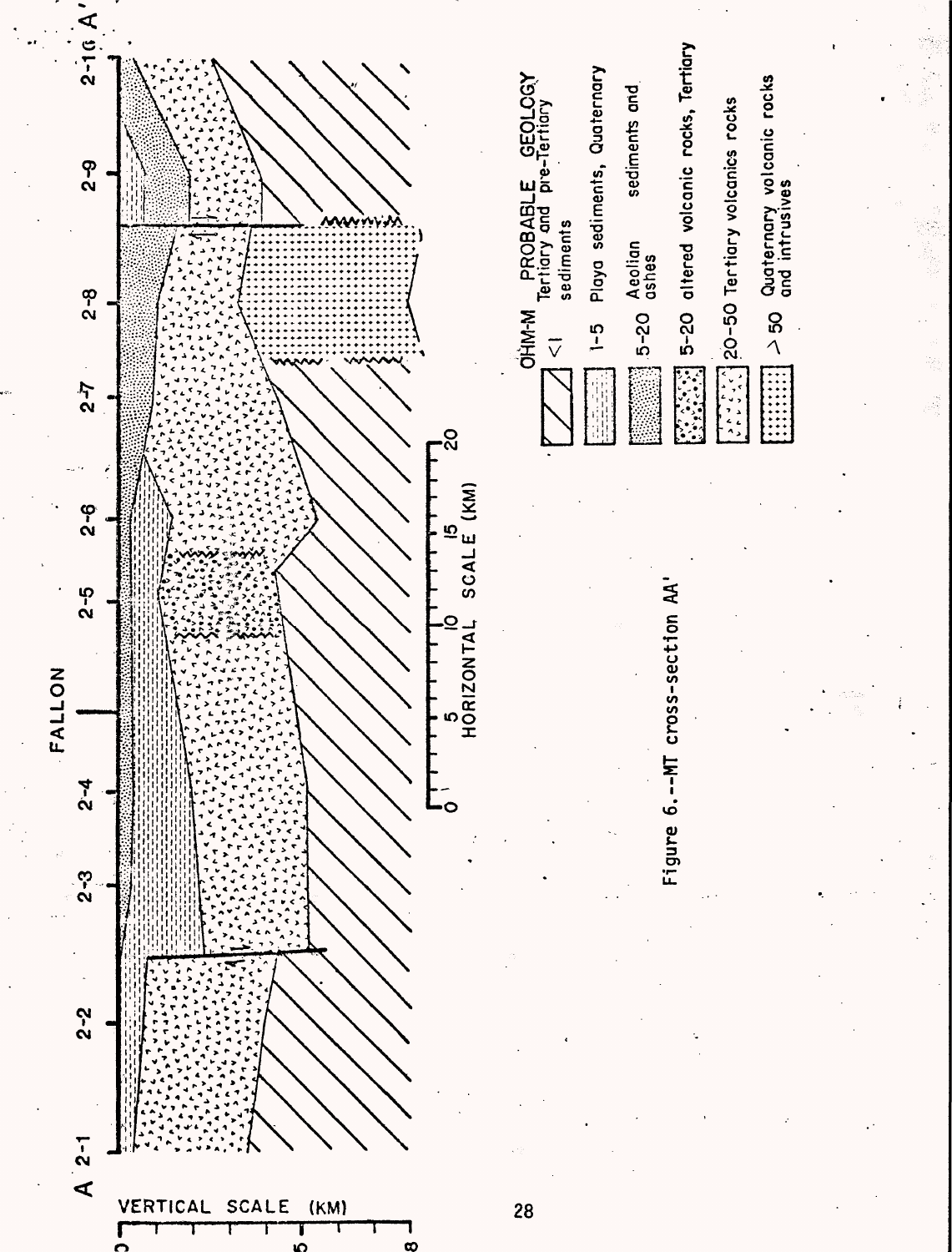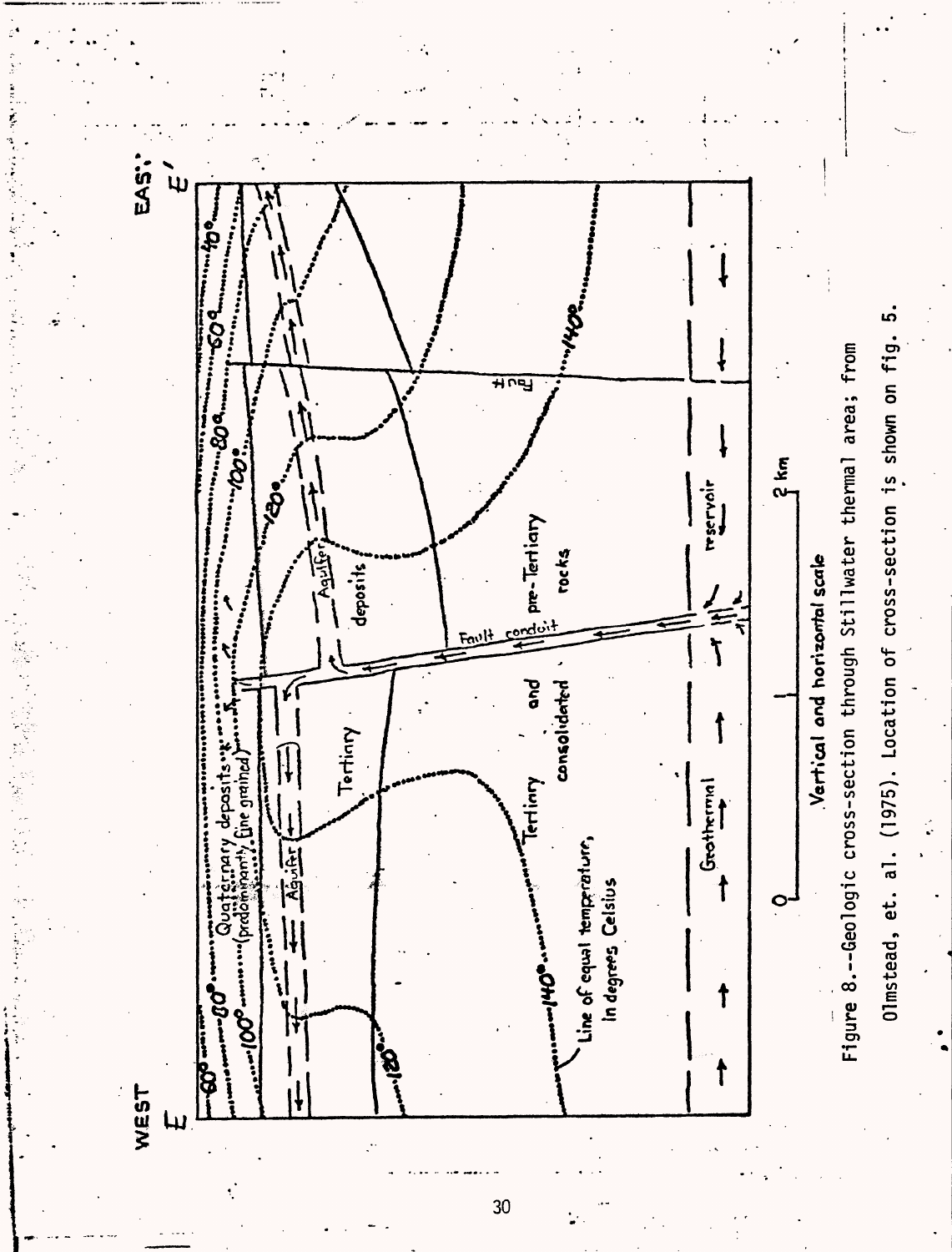

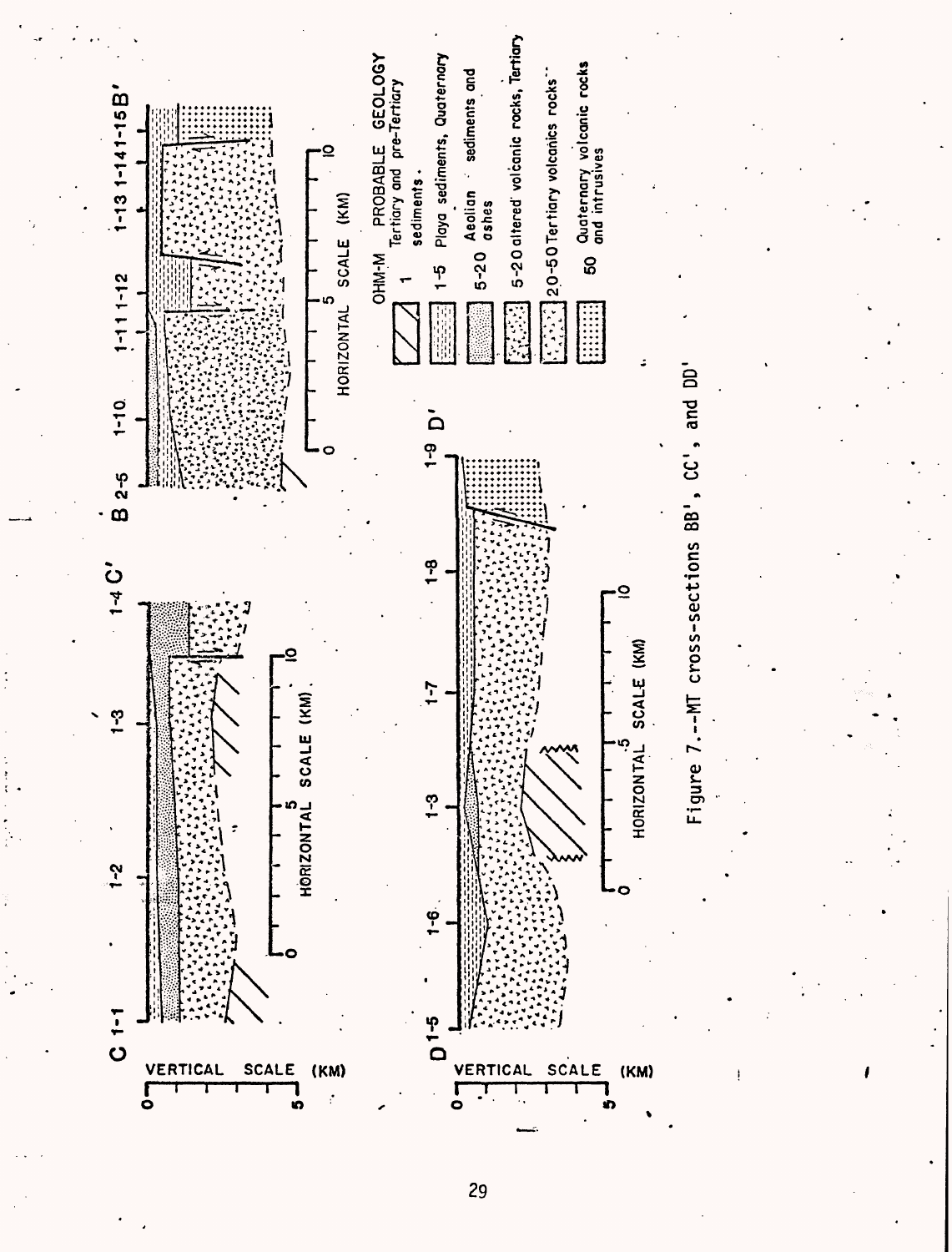and downthrown sides of the fault between 1-3 and 1-4 agree well with Olmstead's section. Note that on figure 5 there is an aeromagnetic low in the central part of Stillwater thermal anomaly that coincides with the faults shown on MT section CC' and Olmstead's geologic section (fig.  $g$ ). This implies that hot water rising along the fault has converted magnetic minerals to non-magnetic ones by hydrothermal alteration. This has probably taken place in the Tertiary volcanic rocks in the vicinity of the fault.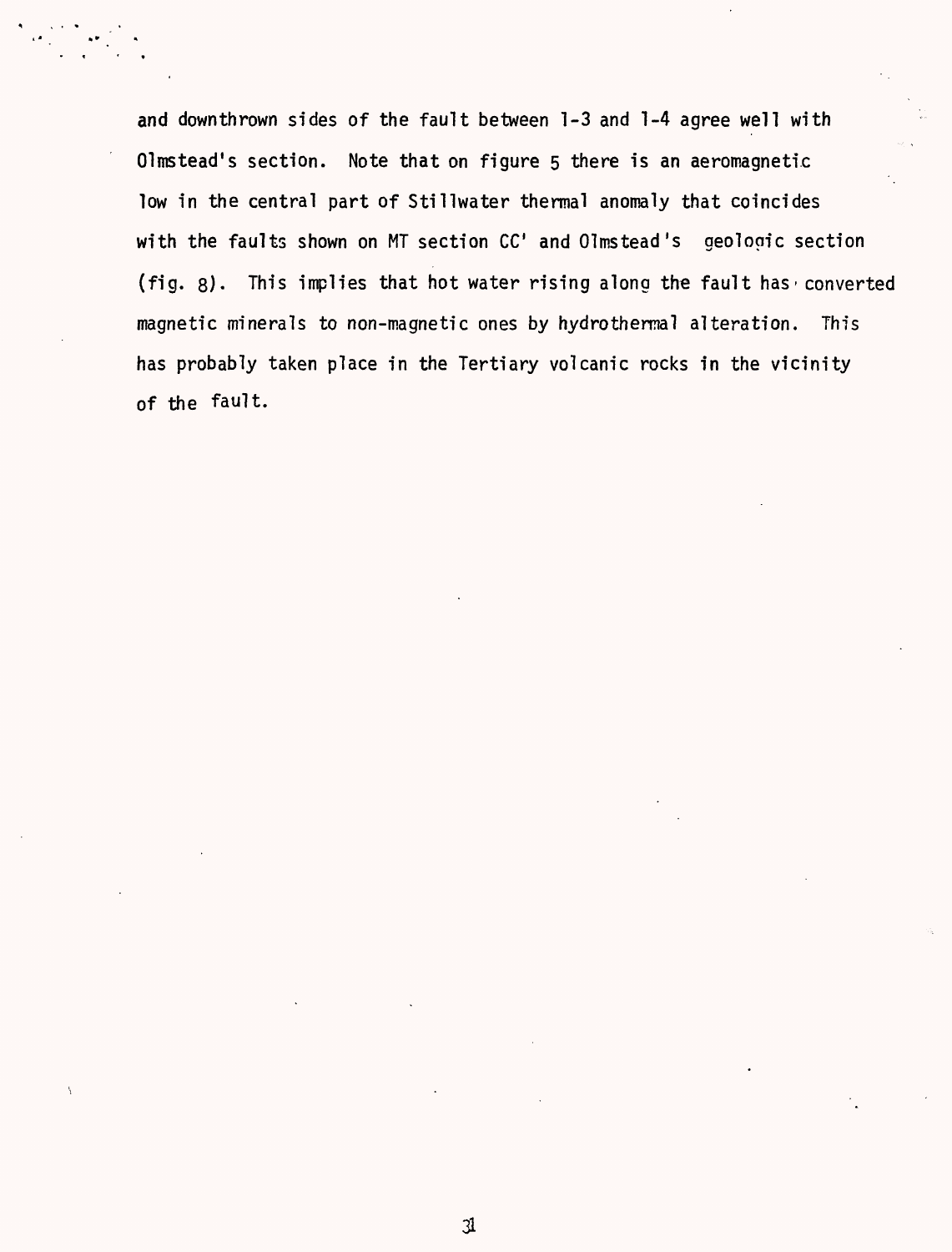The 20-50 ohm-metre layer is generally thought to represent Tertiary volcanic rocks which probably flooded the developing Carson basin to large thicknesses. The sounding curves along section  $A-A'$  could be approximated quite easily with resistivities of about 30 ohm-m for this layer, except at site 2-5, where we were forced to use a resistivity of less than 10 ohm-m. In addition, at sites 1-10 and 1-11 resistivities of about 10 ohm-m seemed to be called for. These lower resistivities may be caused by an area of extensive alteration in the volcanic rocks. We have suggested this possibility on the cross-section by using an alteration pattern superimposed on the layer at these sites. The interpretation of data from site 2-8 suggest a resistive zone at depth that does not show up on any of the other curves. The volcanic activity at Upsal Hogback, near site 2-8, and the occurence of an aeromagnetic high (figures ) and the high resistivity unit at depth suggest that an intrusive may exist at about 4 km beneath site 2-8. The linear truncation of the aeromagnetic high and the change in upper unit depth (the extension of the 5-20 ohm-m layer to a depth of 2.5 km at site 2-9) suggest to us that normal faulting has occurred on the west side of the intrusive as shown on Section A-A'.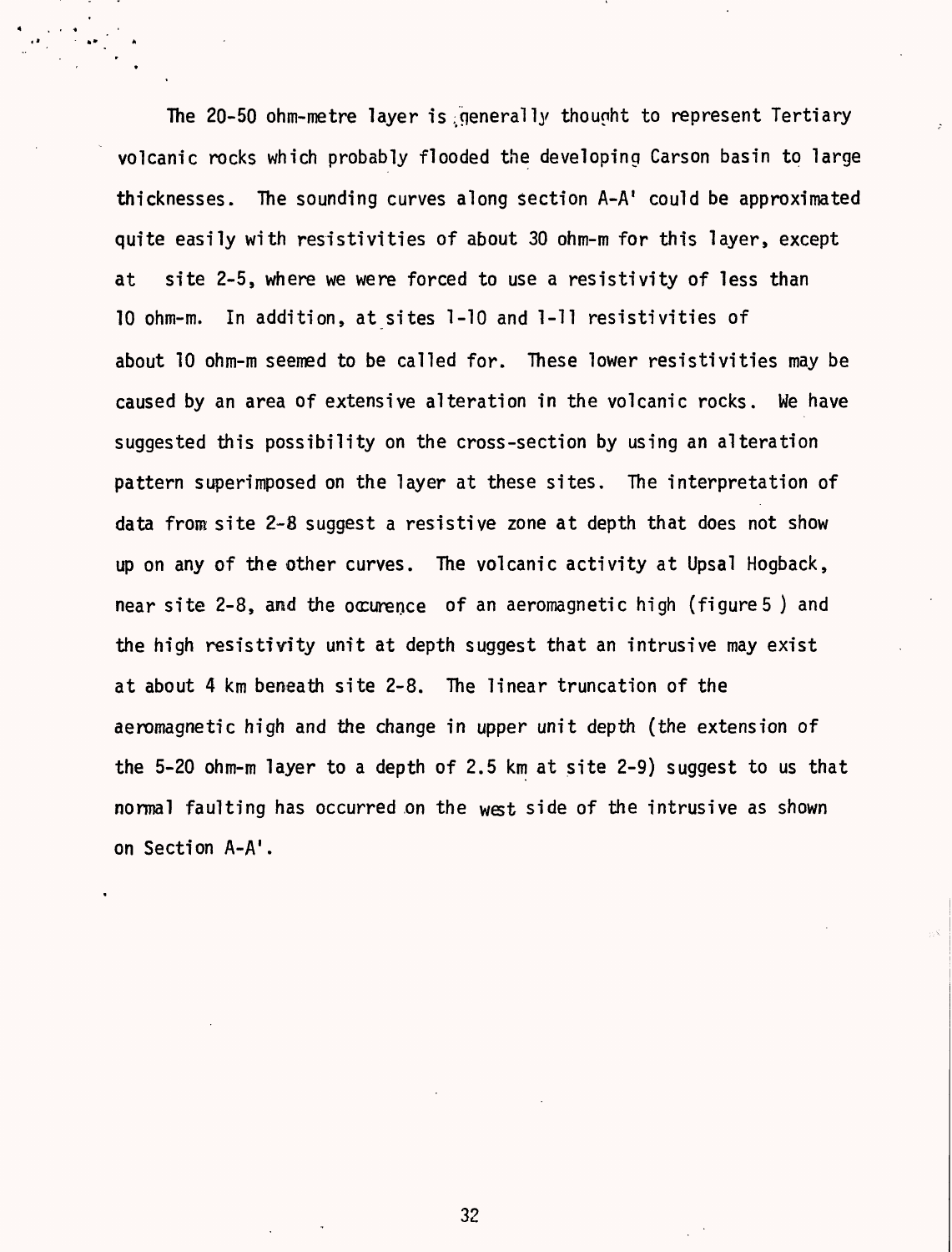The most significant part of the geoelectrical section is the layer of less than 1 ohm-m interpreted to occur at depths of 4 to 7 km along most of section  $A-A'$  and possibly at depths of about 2.5 km along section  $C-C'$ . This layer probably consists of Tertiary and pre-Tertiary marine sediments saturated with water of 150<sup>0</sup> C or greater and salinities of about 20,000 ppm. Using a temperature of 150° C, salinity of 20,000 ppm, and formation factor of 10 as reasonable estimates of formation properties, we calculate a formation resistivity of 0.8 ohm-m, which seems compatible with most of the MT section along section  $A-A'$ . The figure of  $150^{\circ}$  C is taken from estimates. **of** reservoir temperatures using geothermometric data and probably represents a minimum temperature for the anomalous zone. The salinity of 20,000 ppm is an estimate of what might be expected in pre-Tertiary marine sediments which haven't been flushed. In addition, the high temperatures my mean that formation salinities are even higher due to increased solubility. Higher salinities and higher temperatures, would of course.mean lower formation resistivities. From the MT data we can only state that formation resistivities must be less than 1 ohm-m, but 0.3 to 0.8 ohm-m seems the be the most reasonable range. The figure of 0.3 ohm-m corresponds to a salinity of 60,000 ppm using the estimated minimum temperature of 150 $^{\circ}$  C and formation factor of 10. Actual temperatures in the conductive zone are probably in the range of  $150-350^{\circ}$  C.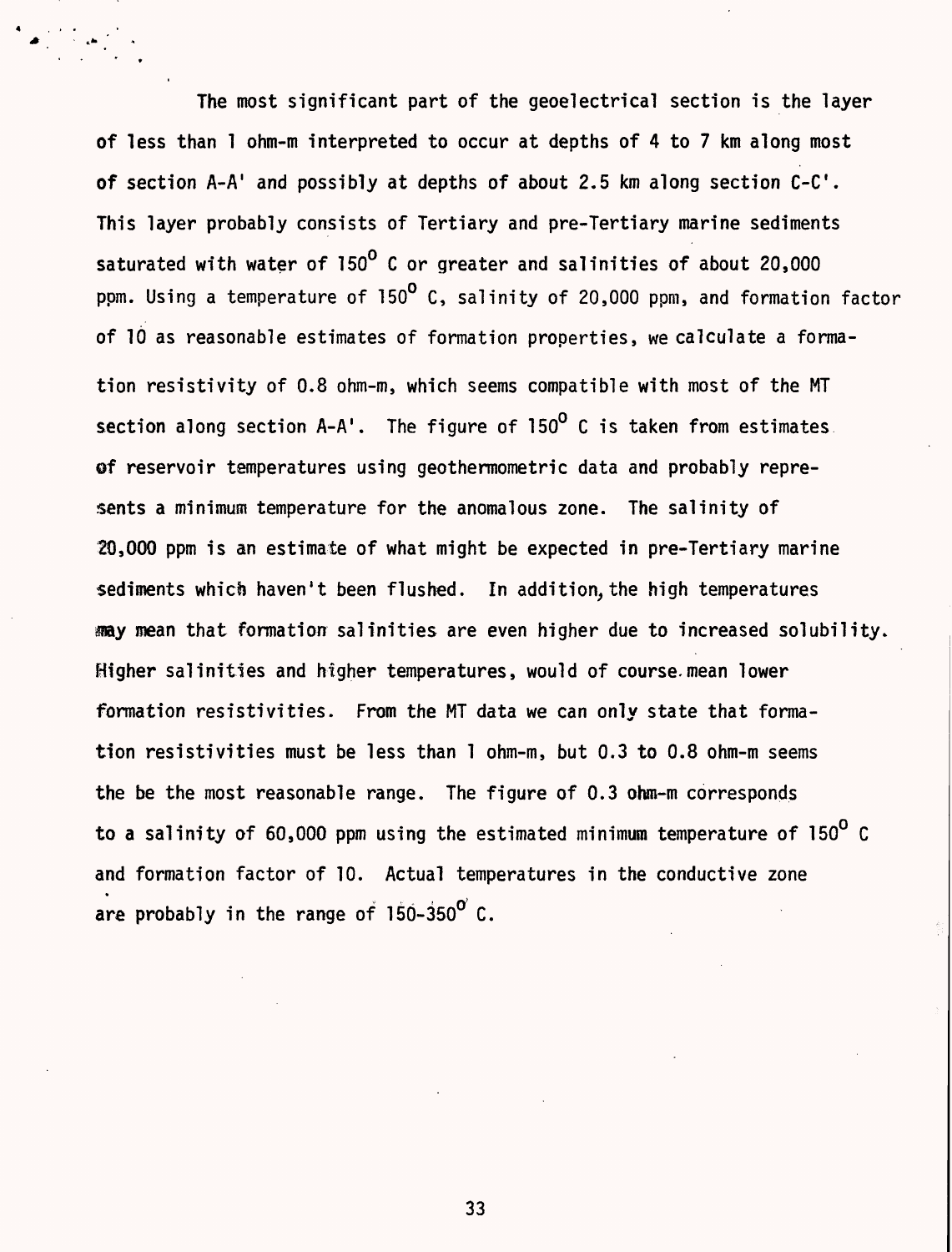The only heat-flow data available are from an experimental heat-flow test hole near the middle of the Carson Sink, 43 km northeast of Fallon. The test hole was drilled to a depth of 153.9 m and had a heat flow of 1.57 HFU (heat flow unit:cal  $cm^{-2} s^{-1} \times 10^{-6}$ ) calculated from the measured thermal gradient. The corrected heat flow using an estimated rate of deposition of playa sediments of 1 mm/year, was determined to be 1.9 HFU (Olmstead, et. al., 1975). This value is only slightly anomalous, being about a mean for the northern Basin and Range. It is not as high as for instance, values obtained over a large area around Battle Mountain, Nevada (Sass, et. al., 1971), which range from 2.5 to 3.8 HFU. Upward convection will bias heat-flow values to the high side, and since there appears to be no evidence for convection in the nature of hot springs in the test hole area, we suspect that the heat flow measurement is not biased excessively upward. However, the measurement may be biased downward by lateral flow of ground water in the area. The test hole was in the Carson Sink, the center of drainage for the closed Carson Desert basin. Water table surface measurements by Olmstead et. al., (1975) show that groundwater flow is toward the Carson Sink. This influx of cold water probably biased the heat-flow measurement down, if the measurement is biased at all.

 $\mathbf{a}$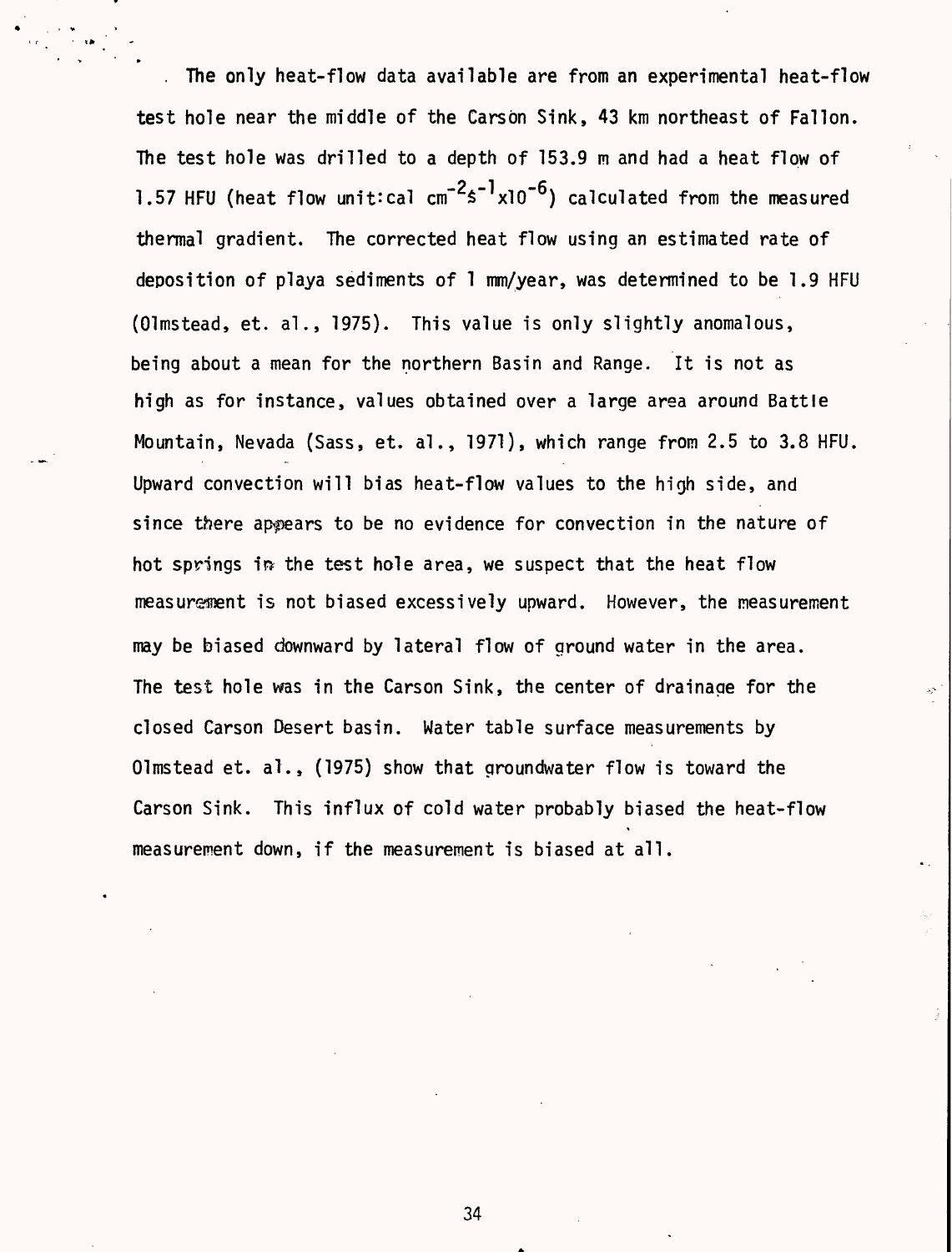Olmstead has calculated an estimated depth of circulation for recharge water in a hypothetical area of 2 HFU and with no shallow crustal heat source. Recharge water must circulate to depths of 2-6 km in such a system to be heated to  $160-200^{\circ}$  C, depending on the thermal conductivity of the rocks. This range overlaps the depth to the conductive layer from the MT cross-sections of 2.5-7 km. The heat flow data, geothermometric data, and magnetotelluric data suggest temperatures in excess of 150<sup>0</sup> C at depths of 2-7 km. Rocks at these depths are probably predominately sedimentary rocks with highly saline pore waters which are capped by more impermeable Tertiary volcanic flows. The only access to the hot water bearing rocks is along Basin and Range faults, which provide both recharge and discharge paths. Modeling of the data at MT sites 2-1 to 2-3 indicates the low resitivity rocks are at least 2.5 km thick in this area, assuming a resistivity of 0.5 ohm-m.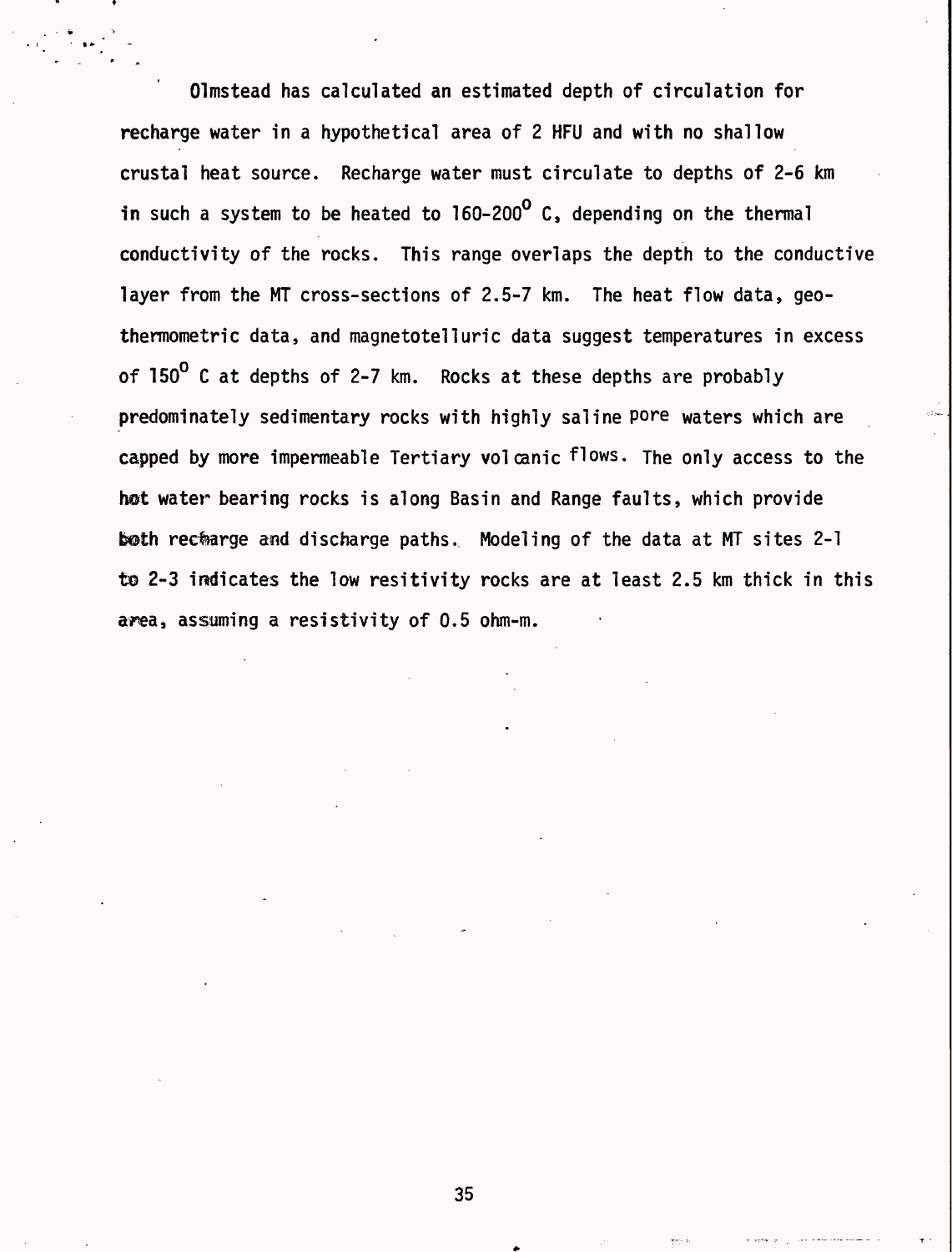#### SUMMARY AND CONCLUSIONS

The occurence of low resistivity rocks at depths of 2.5-7 km over much of the survey area suggests a major thermal anomaly exists in the Carson Desert region. There is no problem justifying the low resistivities observed if we assume a rock temperature in excess of 150<sup>0</sup> C and salinities in excess of 20,000 ppm. Figure 5 shows the position of major faults which we interpret as possiblities from the aeromagnetic and MT data. We have not shown a fault running between Upsal Hogback and Soda Lake, although all evidence other than the geophysics points to its existence. Olmstead points out that over parts of the area, a shallow sand aquifer (see figure 8) distributes the thermal waters rising frsm the deep reservoir. The self sealing and/or fracturing ®f this spifer probably plays the major role in determining where the hot mater reaches the mear surface. Thus the hydraulic connection between fisajor normal faults and near surface fractures may not be a simple one.

The MT data do not seem to indicate any major resistivity anomalies in the upper 1 km of unconsolidated sediments that may be associated with the mapped thermal anomalies. This is probably because resistivities are normally very low in the clay sediments and the variation in clay content and salinity is more important in determining resistivities than water temperature. Also, the salinity of the thermal water appears to be about the same as that of the non-thermal water.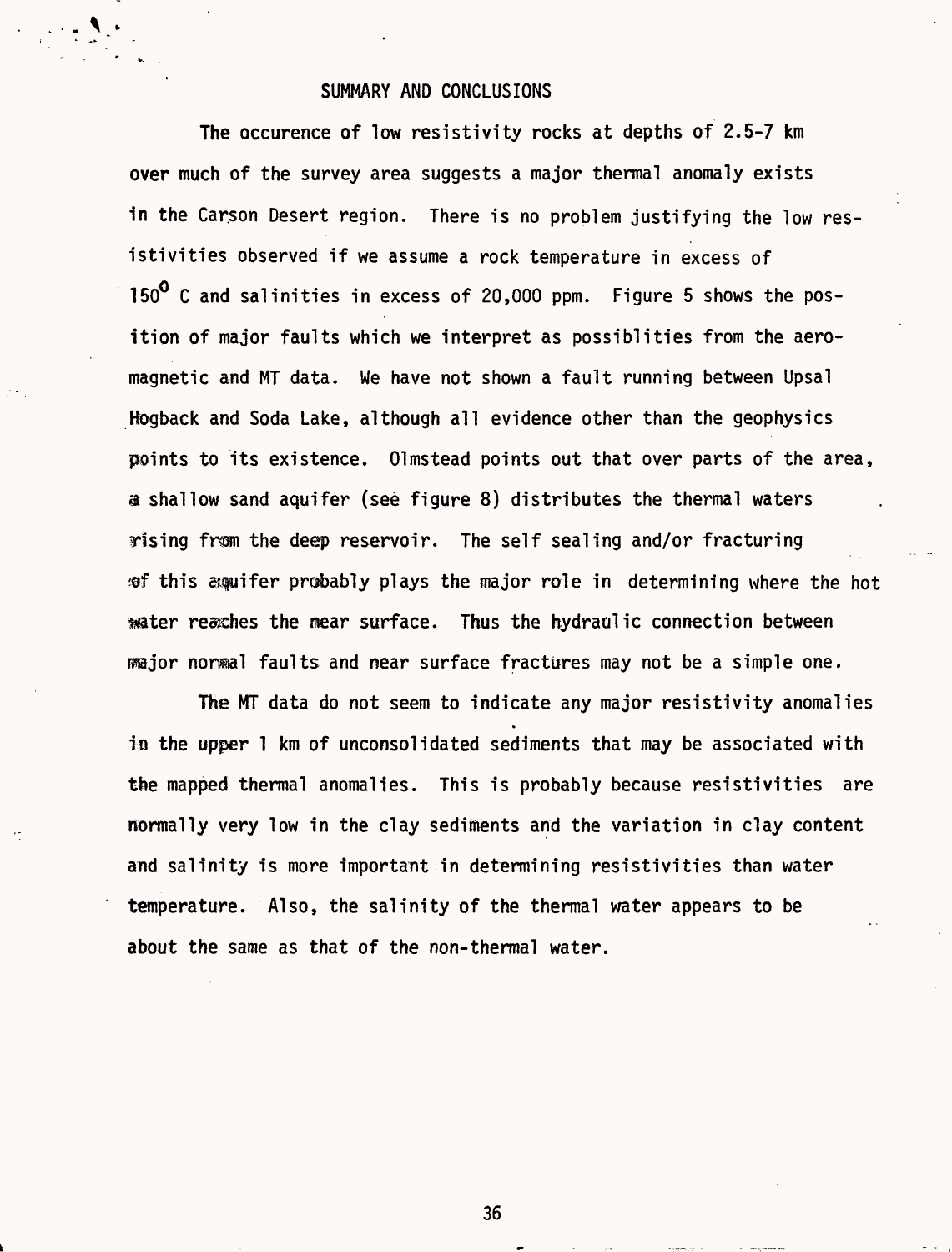The widespread occurence of the low resistivity rocks suggests to us that the anomalous heat comes from a deep, broad area of hot crust, rather than from localized intrusive heat sources. This thermal anomaly is probably related to anomalously thin crust (24 km) found in seismic refraction studies (Pakiser and Hill, 1963).